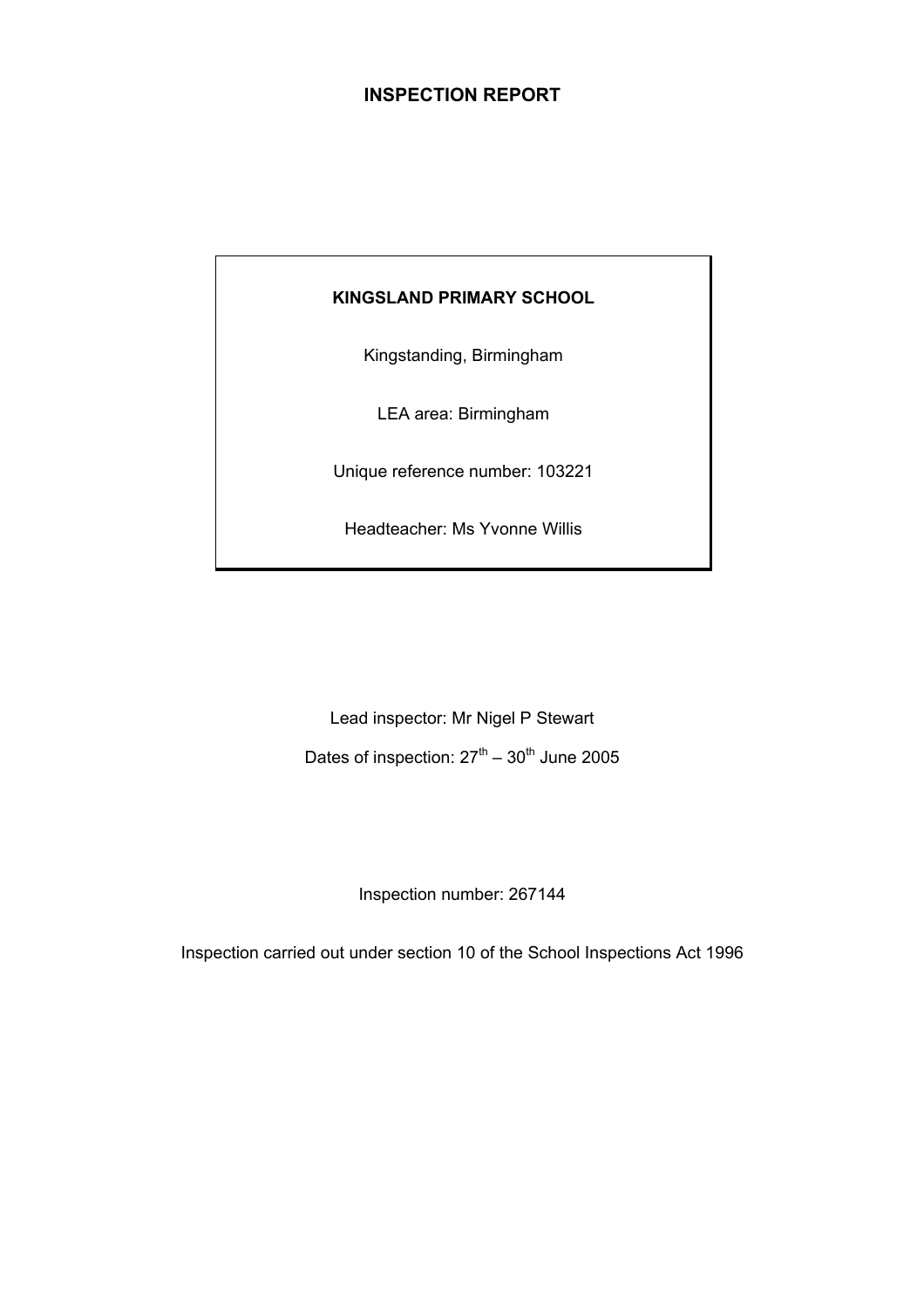#### © Crown copyright 2005

This report may be reproduced in whole or in part for non-commercial educational purposes, provided that all extracts quoted are reproduced verbatim without adaptation and on condition that the source and date thereof are stated.

Further copies of this report are obtainable from the school. Under the School Inspections Act 1996, the school must provide a copy of this report and/or its summary free of charge to certain categories of people. A charge not exceeding the full cost of reproduction may be made for any other copies supplied.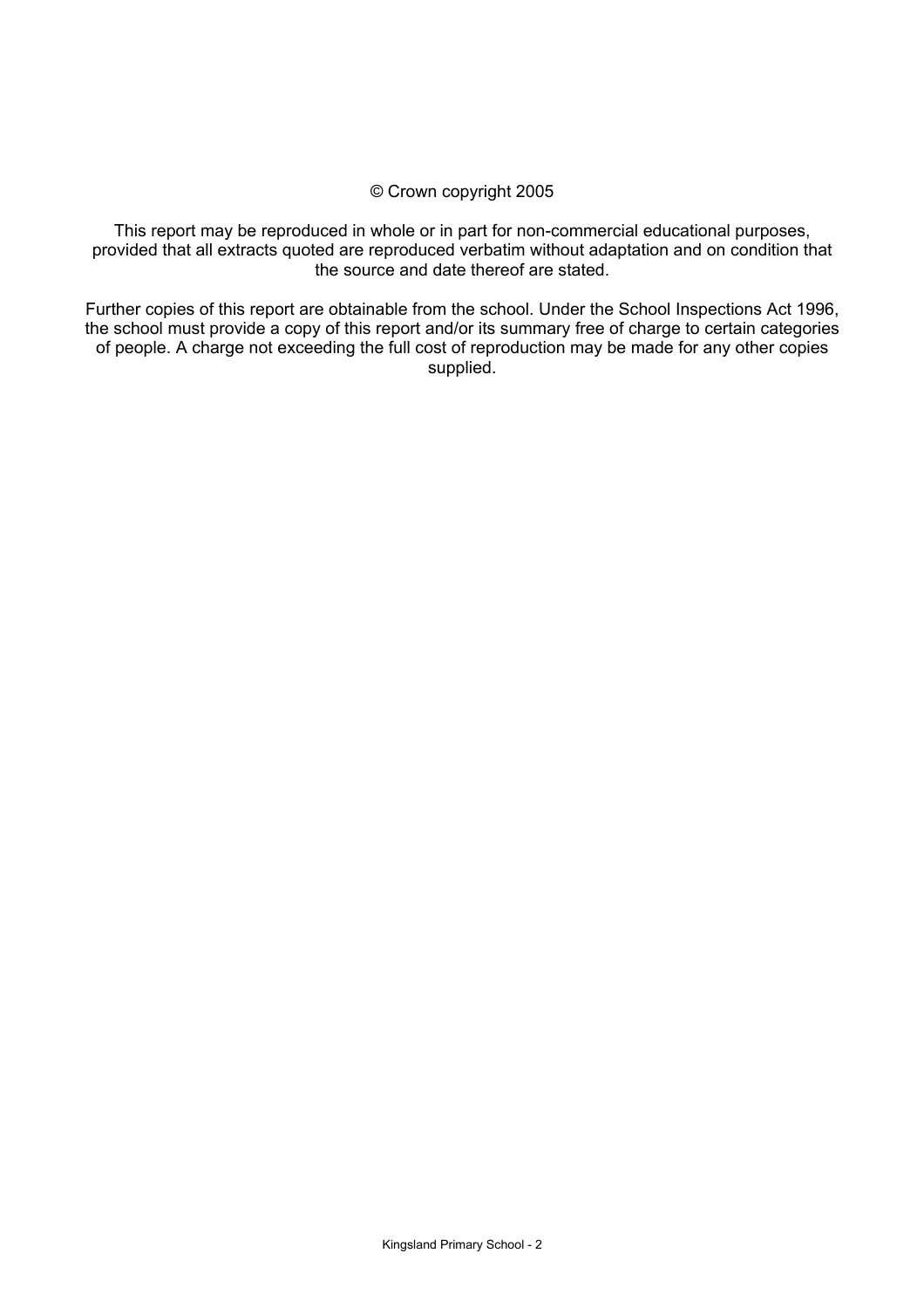# **INFORMATION ABOUT THE SCHOOL**

| Type of school:             | Primary                                      |
|-----------------------------|----------------------------------------------|
| School category:            | Community                                    |
| Age range of pupils:        | 3 – 11                                       |
| Gender of pupils:           | Mixed                                        |
| Number on roll:             | 245                                          |
| School address:             | Kingsland Road<br>Kingstanding<br>Birmingham |
| Postcode:                   | <b>West Midlands</b><br><b>B44 9PU</b>       |
| Telephone number:           | 0121 464 7707                                |
| Fax number:                 | 0121 464 6358                                |
| Appropriate authority:      | Governing Body                               |
| Name of chair of governors: | Mr P Scarratt                                |
|                             | اسما                                         |

Date of previous inspection:  $2<sup>nd</sup>$  June 2003

# **CHARACTERISTICS OF THE SCHOOL**

Kingsland Primary School is situated in Kingstanding on the northern edge of Birmingham. It is an average sized primary school of 245 pupils, including the nursery, where attainment on entry is very low. The number of pupils entitled to a free school meal is more than double the national average. The proportion of pupils with special educational needs, including statements, is above average. No pupils speak English as an additional language. A relatively high number of pupils leave or join the school part way through their primary education.

The school is part of a small Education Action Zone. On-site community provision, the Bandywood Project, receives government funding and supports activities for very young children and adults in the immediate locality. In 2004 the school won a regional award for 'Most Community Minded School' in the West Midlands.

In February 2007 work will commence, within the existing grounds, for a complete rebuild of the school.

Four years ago Kingsland Primary School was identified as having serious weaknesses. At the last inspection in June 2003, it was kept in this category because progress since 2001 was judged to be unsatisfactory.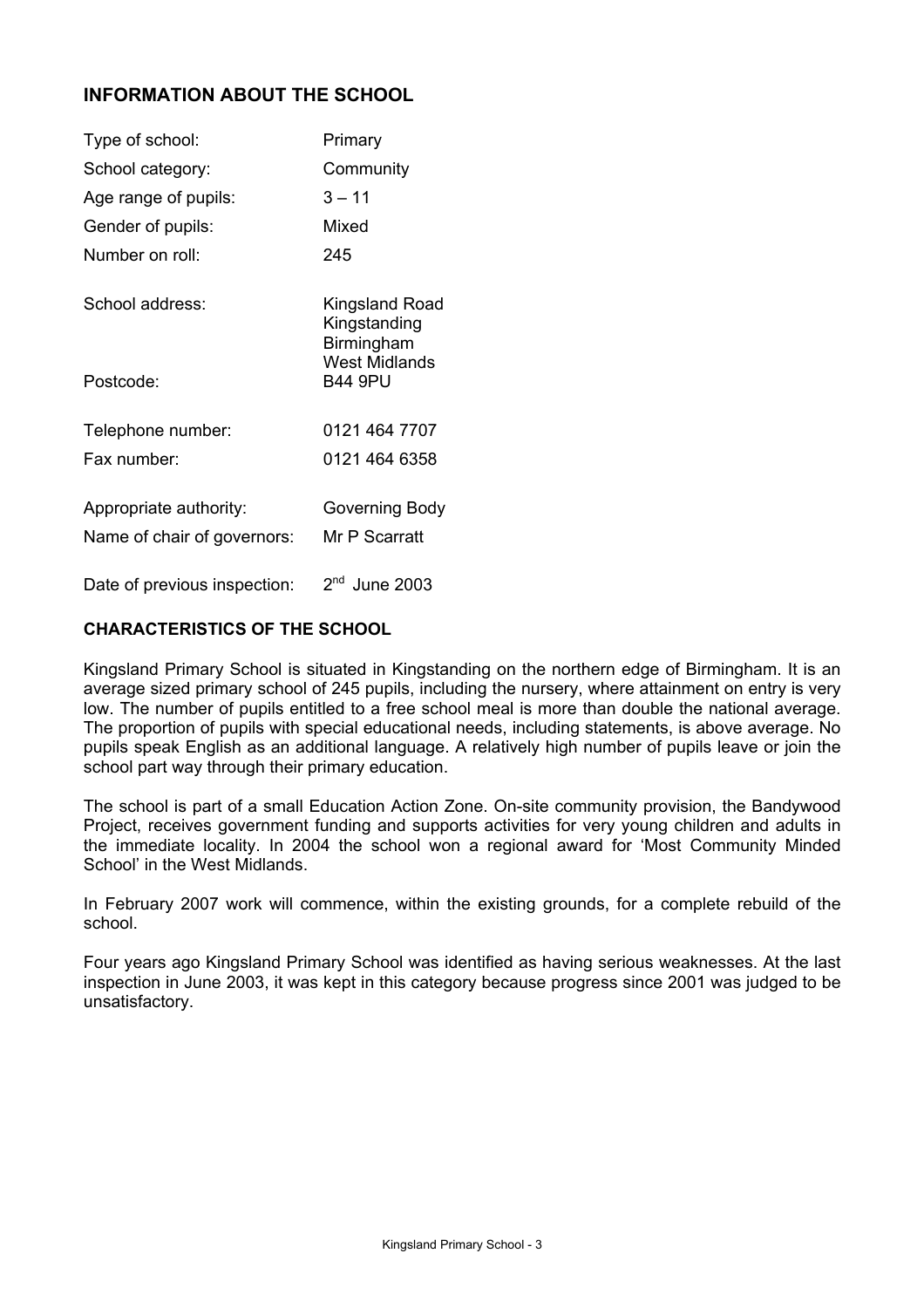# **INFORMATION ABOUT THE INSPECTION TEAM**

| Members of the inspection team |                        |                | <b>Subject responsibilities</b>                                   |
|--------------------------------|------------------------|----------------|-------------------------------------------------------------------|
| 3545                           | <b>Nigel P Stewart</b> | Lead inspector | Geography                                                         |
|                                |                        |                | History                                                           |
|                                |                        |                | Physical education                                                |
|                                |                        |                | Special educational needs                                         |
| 13459                          | Eva Mills              | Lay inspector  |                                                                   |
| 17919                          | Jennifer Deans         | Team inspector | English                                                           |
|                                |                        |                | <b>Music</b>                                                      |
|                                |                        |                | Religious education                                               |
| 31621                          | Kate French            | Team inspector | <b>Mathematics</b>                                                |
|                                |                        |                | Information and communication technology                          |
|                                |                        |                | Art and design                                                    |
| 33652                          | Jennifer Whittaker     | Team inspector | <b>Foundation Stage</b>                                           |
|                                |                        |                | Science                                                           |
|                                |                        |                | Design and technology                                             |
|                                |                        |                | social,<br>health<br>citizenship<br>Personal,<br>and<br>education |

The inspection contractor was:

 peakschoolhaus Ltd BPS Business Centre Brake Lane Boughton Newark **Notts** NG22 9HQ

Any concerns or complaints about the inspection or the report should be made initially to the inspection contractor. The procedures are set out in the leaflet *'Complaining about Ofsted Inspections'*, which is available from Ofsted Publications Centre (telephone 07002 637833) or Ofsted's website (www.ofsted.gov.uk).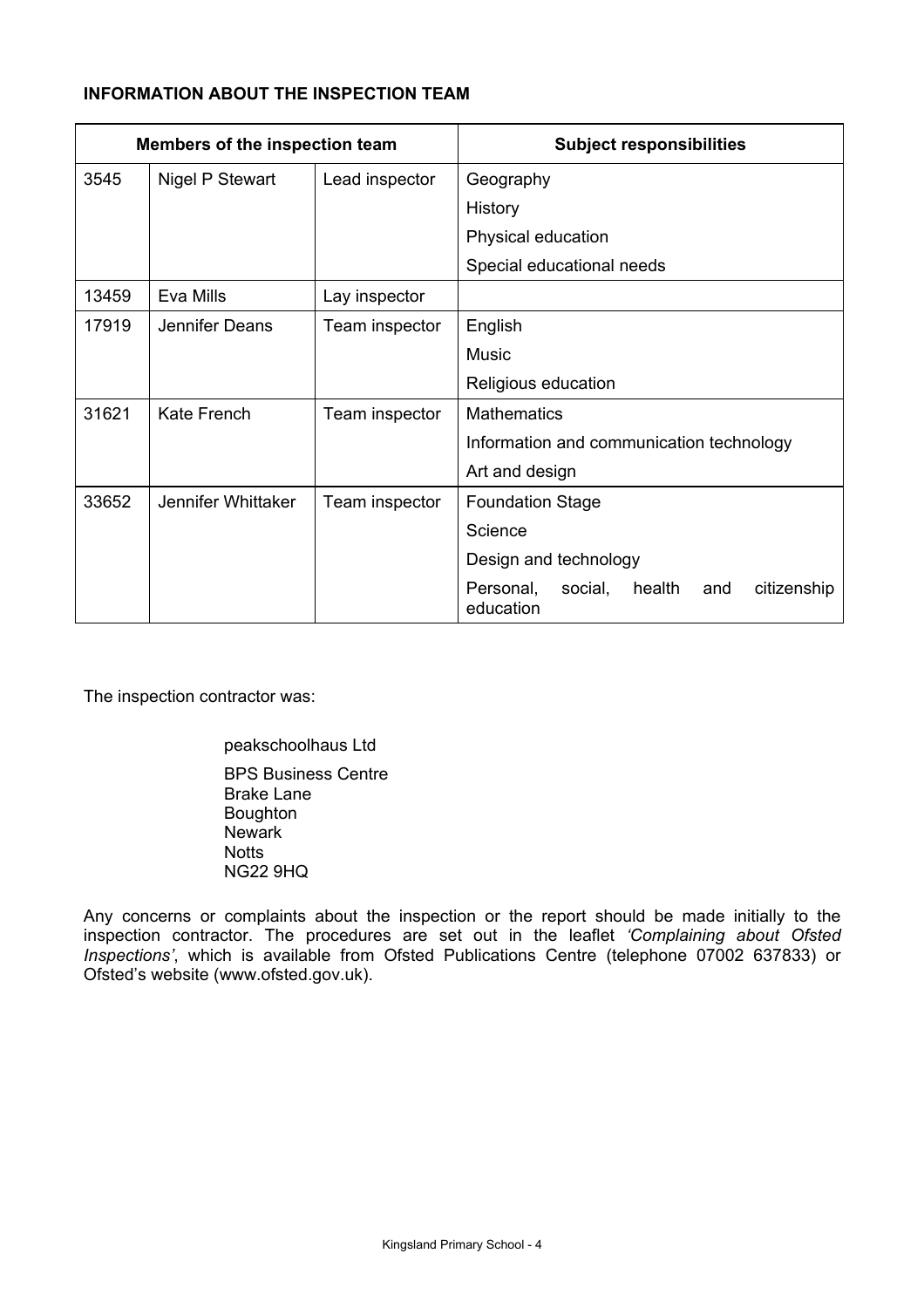# **REPORT CONTENTS**

|                                                                                                                                    | Page |
|------------------------------------------------------------------------------------------------------------------------------------|------|
| <b>PART A: SUMMARY OF THE REPORT</b>                                                                                               | 7    |
| <b>PART B: COMMENTARY ON THE MAIN INSPECTION FINDINGS</b>                                                                          |      |
| <b>STANDARDS ACHIEVED BY PUPILS</b>                                                                                                | 9    |
| Standards achieved in areas of learning and subjects                                                                               |      |
| Pupils' attitudes, values and other personal qualities                                                                             |      |
| QUALITY OF EDUCATION PROVIDED BY THE SCHOOL                                                                                        | 12   |
| Teaching and learning<br>The curriculum<br>Care, guidance and support<br>Partnership with parents, other schools and the community |      |
| <b>LEADERSHIP AND MANAGEMENT</b>                                                                                                   | 16   |
| PART C: THE QUALITY OF EDUCATION IN AREAS OF LEARNING<br><b>AND SUBJECTS</b>                                                       | 18   |
| AREAS OF LEARNING IN THE FOUNDATION STAGE                                                                                          |      |
| <b>SUBJECTS IN KEY STAGES 1 AND 2</b>                                                                                              |      |
| <b>PART D: SUMMARY OF THE MAIN INSPECTION JUDGEMENTS</b>                                                                           | 28   |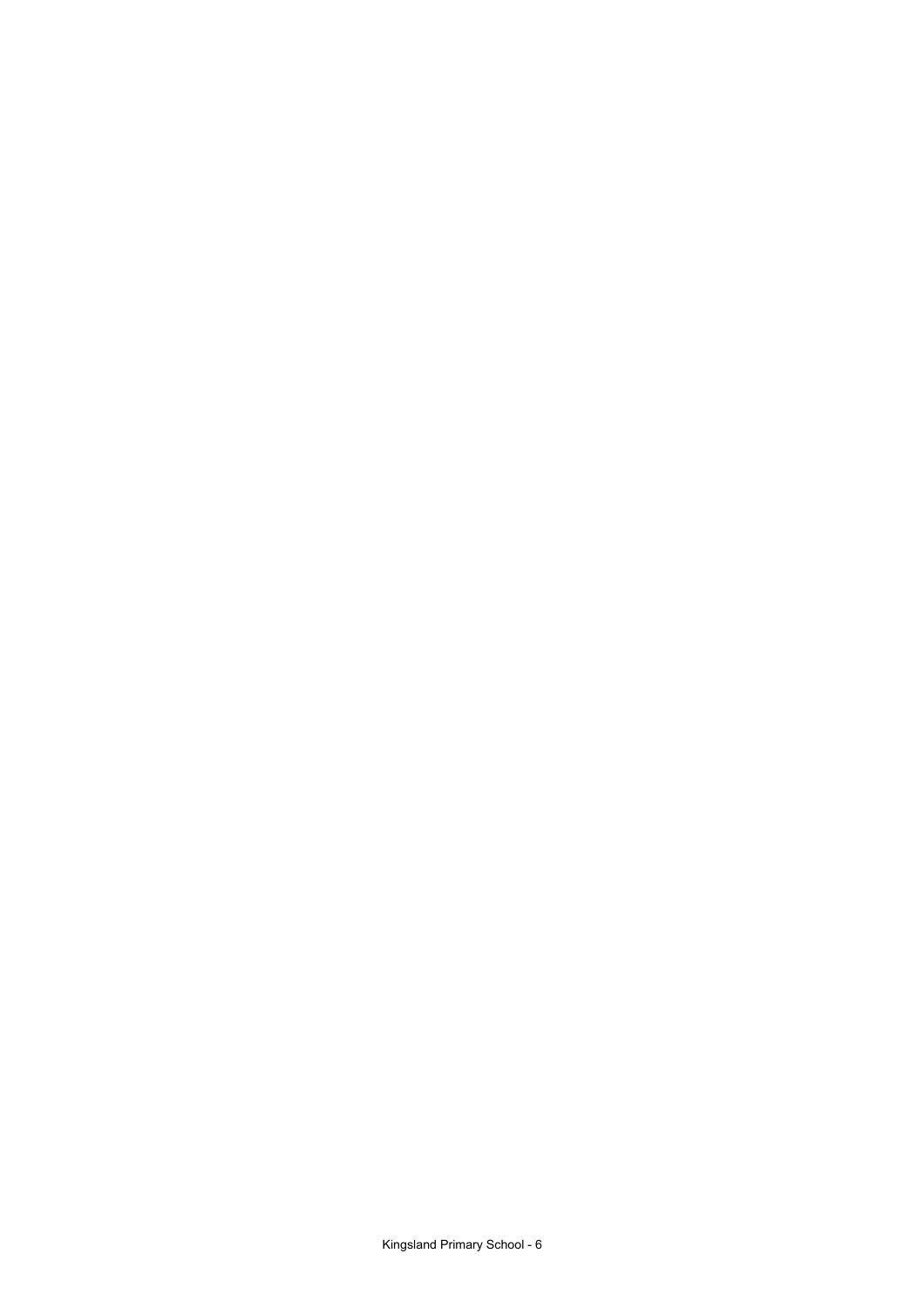# **PART A: SUMMARY OF THE REPORT**

## **OVERALL EVALUATION**

**This school has improved considerably and is now effective.** It is well led and very well managed. Teaching is good; pupils enjoy their learning and make good progress through the school. All the key issues from the last report have been addressed well and the school no longer has serious weaknesses. The quality of educational provision is now **good**. However, the school is currently spending more than it can afford on staffing and is, therefore, only giving **satisfactory value for money**.

#### **The school's main strengths and weaknesses are:**

- Pupils achieve well, as standards in English, mathematics and science, by Year 6, are now in line with national averages.
- Leadership and management of the headteacher and subject leaders are effective.
- Teaching is good across the school; examples of very good teaching were also seen.
- The quality of presentation of classroom displays and of some pupils' work is untidy and detracts from the school's focus on high expectations and raising standards.
- Standards are below expectations in art and design and in music.
- Pupils behave well and have positive attitudes that help them to make good progress in their learning.
- Relationships are strong and the school provides good care and support for pupils; this is enhanced by the very good community provision for families offered by the Bandywood Project.
- In spite of the school's good efforts and noted improvement, attendance remains unsatisfactory.

| <b>Results in National</b><br>Curriculum tests at the end<br>of Year 6, compared with: |      | similar schools |      |      |
|----------------------------------------------------------------------------------------|------|-----------------|------|------|
|                                                                                        | 2002 | 2003            | 2004 | 2004 |
| English                                                                                | F*   |                 |      |      |
| <b>Mathematics</b>                                                                     |      |                 |      |      |
| Science                                                                                | ⊏∗   |                 |      |      |

### **STANDARDS ACHIEVED**

*Key: A - well above average; B – above average; C – average; D – below average; E – well below average Similar schools are those whose pupils attained similarly at the end of Year 2.* 

**Achievement overall is good.** Children enter nursery with standards that are very low, with especially weak language and communication skills. They make good progress through the Foundation Stage towards achieving the goals that children are expected to reach by the end of the reception year. This good rate of progress is maintained throughout the school. The performance of seven, and particularly of eleven year olds, improved in the national tests in 2003 and 2004. The judgement of this inspection is that this improvement has been sustained. Literacy is taught well across the curriculum and English results have risen significantly by the end of Year 6. Standards in mathematics and science are now in line with national averages. Pupils show satisfactory competence in their information and communication technology (ICT) skills. Across the school standards have improved in religious education, design and technology, geography and history and are now satisfactory. Achievement in physical education is in line with national expectations. Standards in art and design and in music remain below expectations.

**Provision for pupils' spiritual, moral, social and cultural development is good.** Pupils behave well and have positive attitudes to learning. Relationships at all levels are good. Although the school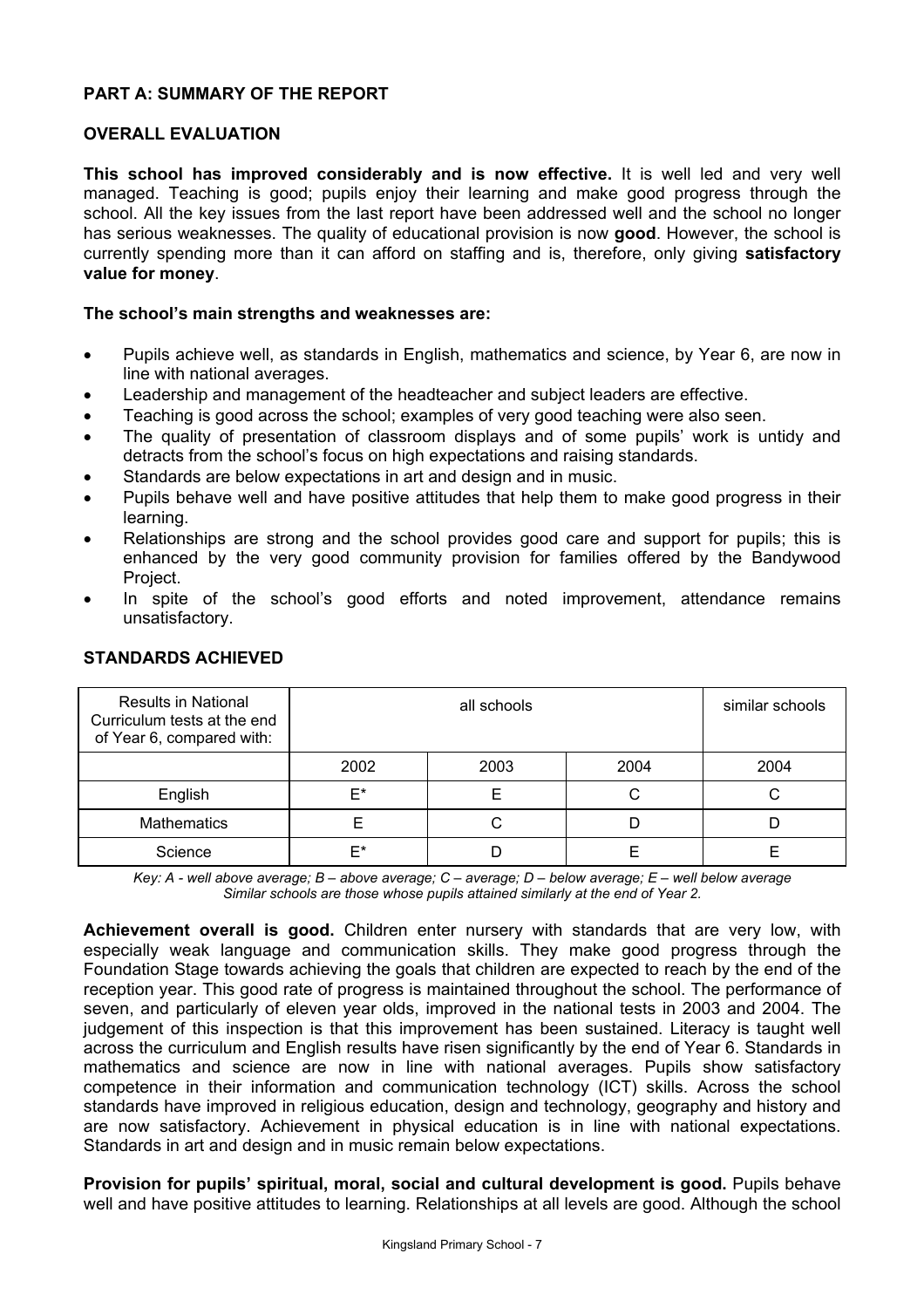has worked hard to achieve significant improvements in attendance, rates remain below national averages and are unsatisfactory.

# **QUALITY OF EDUCATION**

**The quality of education provided is good. Teaching across the school is good,** with some examples of very good teaching**.** Teachers prepare well, assess and match work well to pupils' needs. They have high expectations and this, together with the interesting activities planned, leads to good learning. The curriculum now provides pupils with relevant experiences in all subjects and is enriched by a good range of educational visits and out-of-school activities. Support for pupils' personal development is good. Teaching assistants contribute effectively to the pupils' care, welfare and learning, especially those with special educational needs.

# **LEADERSHIP AND MANAGEMENT**

**Leadership and management are good overall**. The headteacher is a very effective manager and has encouraged a strong team approach to school self-evaluation and improvement. A good programme of professional development has resulted in significant improvements to the leadership and management of subjects. Financial management is satisfactory, in spite of the present deficit budget. Governors are knowledgeable about the local community and they are very supportive of the school. Their work meets all statutory requirements.

# **PARENTS' AND PUPILS' VIEWS OF THE SCHOOL**

Parents hold positive views about the school and feel that their children are well taught and cared for. Pupils like coming to school. The inspection team agrees with these views.

### **IMPROVEMENTS NEEDED**

#### **The most important things the school now needs to do are:**

- To improve the care and presentation of the learning environment, in classrooms and in pupils' work.
- To improve standards in art and design and in music.
- To maintain good efforts to work with and encourage parents to support good attendance.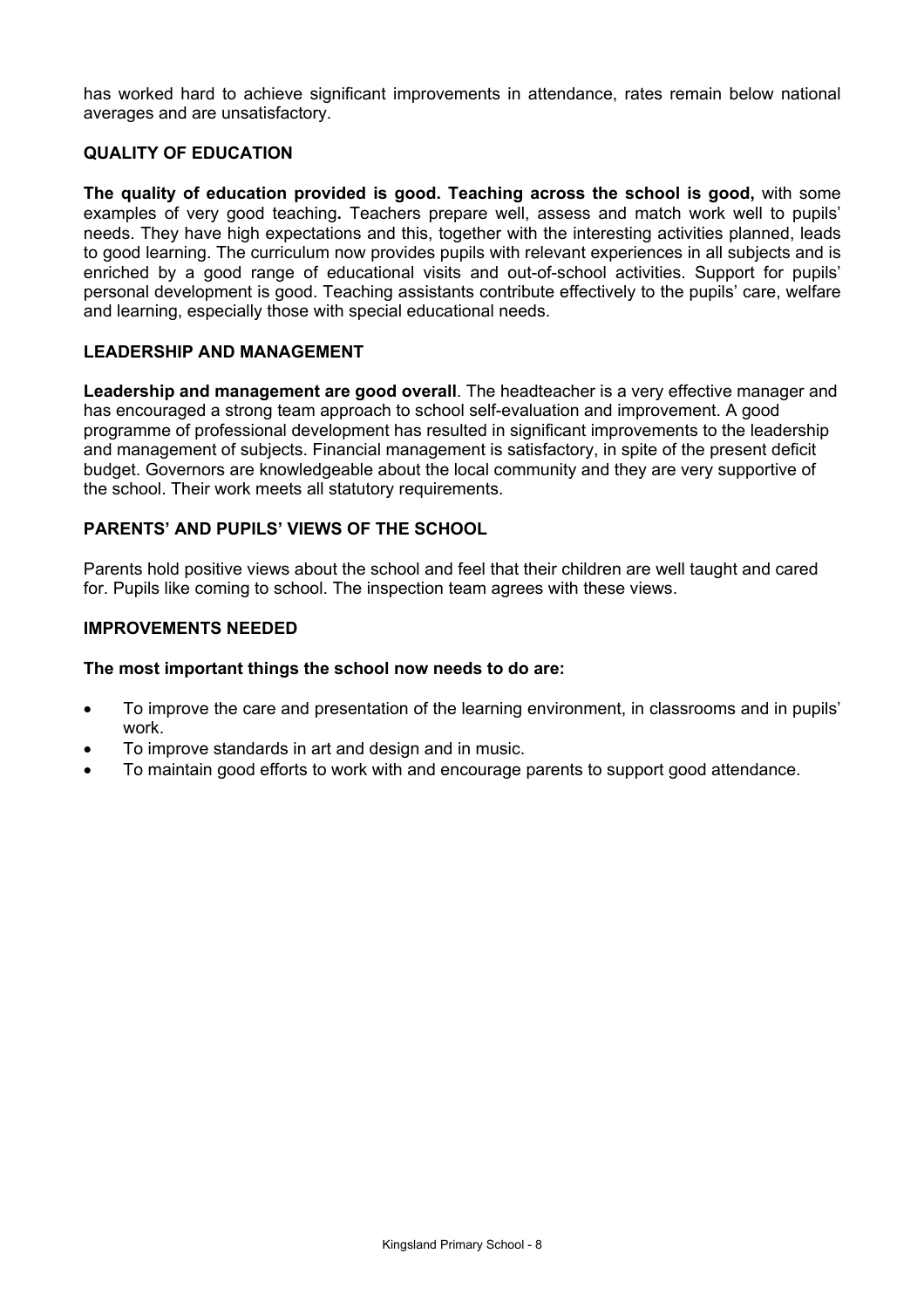# **PART B: COMMENTARY ON THE INSPECTION FINDINGS**

# **STANDARDS ACHIEVED BY PUPILS**

# **Standards achieved in areas of learning and subjects**

Achievement across the school is **good**, regardless of gender, ability or special educational needs. This is a much improved picture from the last inspection when standards in most subjects were unsatisfactory and pupils made insufficient progress.

### **Main strengths and weaknesses**

- Standards have risen significantly in English and in science.
- There has been good improvement in standards in mathematics.
- Standards have risen faster than the national rate over the past five years and are being sustained.
- Achievement is good throughout the school for all groups of pupils.
- Standards remain below expectations for seven and eleven year olds in art and design and in music.
- Standards have improved and are now satisfactory in design and technology, geography, history and religious education.

### **Commentary**

1. Children's attainment on entry to the school is very low. They make good progress through the Foundation Stage towards achieving the early learning goals. In Key Stage 1 progress continues at a similar rate so that, by age seven, pupils are achieving below, but closer to what would be expected for their age. This good progress is maintained through Key Stage 2, and particularly so in Year 6. As a result, standards attained by eleven year olds are now at or very close to national expectations.

#### *Standards in national tests at the end of Year 2 – average point scores in 2004*

| Standards in: | School results | National results |
|---------------|----------------|------------------|
| Reading       | 15.0(15.1)     | 15.8(15.7)       |
| Writing       | 15.0(15.2)     | 14.6 (14.6)      |
| Mathematics   | 15.8 (15.9)    | 16.2(16.3)       |

*There were 40 pupils in the year group. Figures in brackets are for the previous year.* 

#### *Standards in national tests at the end of Year 6 – average point scores in 2004*

| Standards in: | School results | National results |
|---------------|----------------|------------------|
| English       | 26.7(25.1)     | 26.9 (26.8)      |
| Mathematics   | 26.2 (27.3)    | 27.0 (26.8)      |
| Science       | 27.1 (27.9)    | 28.6 (28.6)      |

*There were 44 pupils in the year group. Figures in brackets are for the previous year* 

2. Results in the national tests for seven year olds in 2004 were below the national average in reading and mathematics, and in line for writing. However, compared with schools with similar proportions of pupils eligible for free school meals, attainment was above average in reading and mathematics and well above average in writing. Teachers' assessments in science in 2004 showed pupils to be working at a level well below that expected for the age group. Over the three years from 2002 to 2004 the boys performed much closer to national expectations than the girls.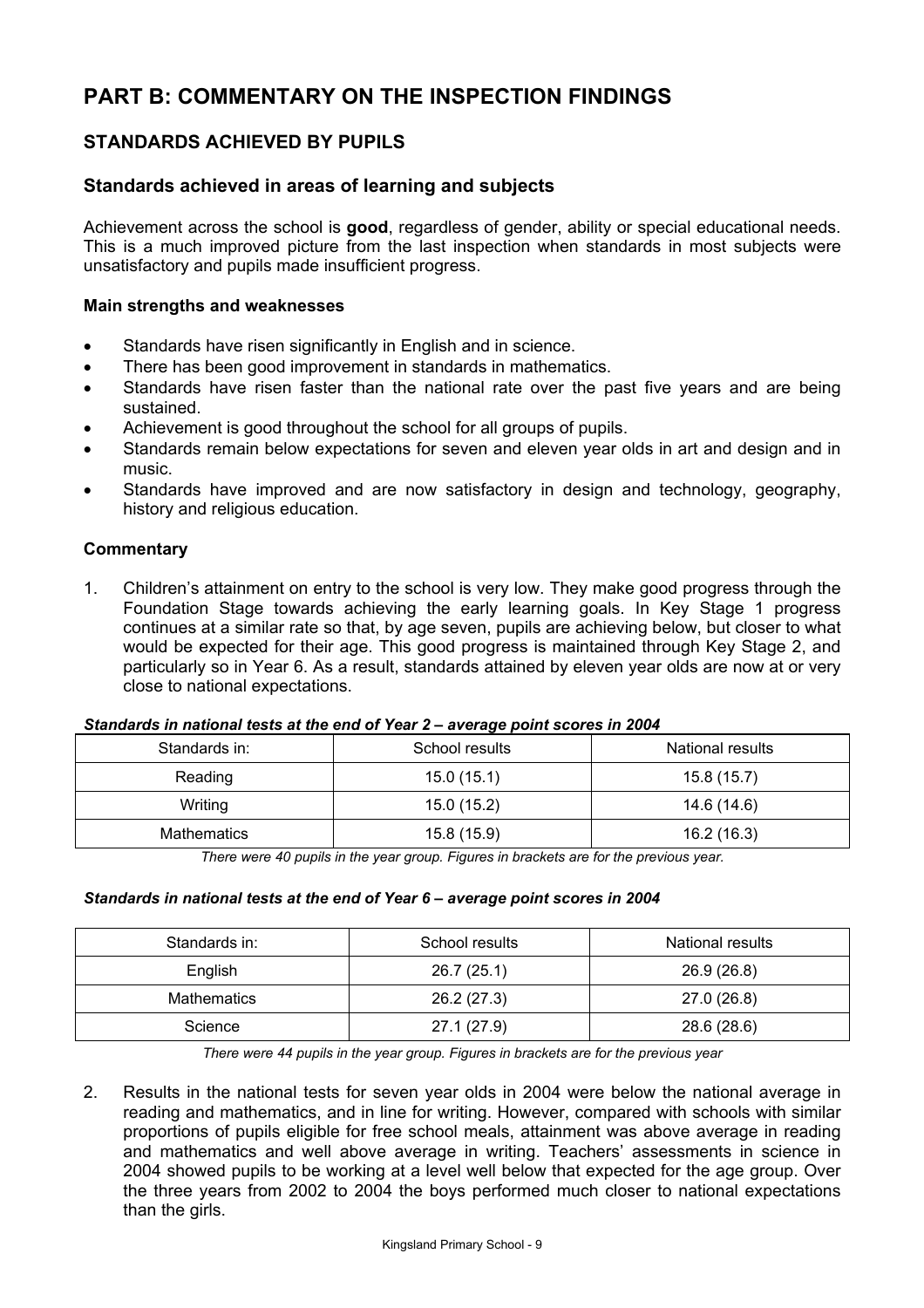- 3. In the 2004 national tests at the end of Year 6, attainment was in line with the national average in English, below average in mathematics and well below average in science. Compared with pupils from similar schools, standards were well above average in English, above average in mathematics and in line in science. Pupils' performance at the higher level 5 compared unsatisfactorily at a national level, but better against those from similar schools. In 2004 the performance of boys showed a marked improvement; boys performed significantly better than girls in the mathematics tests.
- 4. Evidence from the inspection is that the improvement in standards in the core subjects of English, mathematics and science has been sustained and that attainment has improved markedly since the last inspection. More seven and eleven year olds now also reach the higher levels of attainment for their age group, although there are still too few who reach the higher level in mathematics. There are no marked differences in the performance of boys and girls. Pupils with special educational needs achieve well. Good work is planned to develop literacy across the curriculum and this is having a positive impact on writing and speaking and listening skills throughout the school.
- 5. At the last inspection pupils were judged to be making unsatisfactory progress in their development of knowledge, skills and understanding in a wide range of other subjects; this situation has also improved. Standards are now in line with national expectations for seven and eleven year olds in religious education, design and technology, geography and history. This is because the curriculum is much better organised and teaching in these subjects is strong. Standards remain below expectations in art and design and in music, although there are signs that there will be similar levels of improvement in the near future. Pupils continue to show satisfactory competence in the use of ICT to support their learning. Progress in physical education remains satisfactory, with good extra-curricular activities giving access to a wider range of sports.
- 6. The school's procedures for tracking pupil progress and setting targets to meet individual needs have improved and are now good; these have contributed to the rise in standards over the past three years. Another key factor in this improvement is the good quality of teaching across the school, and particularly at the end of each key stage. Higher expectations of pupils, with more interesting lessons, and opportunities to co-operate in groups and to work independently have resulted in higher standards of behaviour, good attitudes to learning and increased achievement.

# **Pupils' attitudes, values and other personal qualities**

Pupils' behaviour and their attitudes to their work are **good**. Attendance is **unsatisfactory**. Pupils' personal development, including their spiritual, moral, social and cultural development, is **good**.

# **Main strengths and weaknesses**

- Staff have high expectations of pupils' behaviour and efforts to promote and reward good conduct are effective.
- Pupils enjoy coming to school and their good attitudes to work help them to achieve well.
- Although rates of attendance have improved considerably in the last few years, they remain below those achieved nationally.
- The school is very successful in ensuring that all pupils are fully included in the life of the school.

# **Commentary**

7. The school has made considerable efforts to improve the behaviour of pupils and this has been very effective, resulting in a calm working environment where pupils learn well. Specialist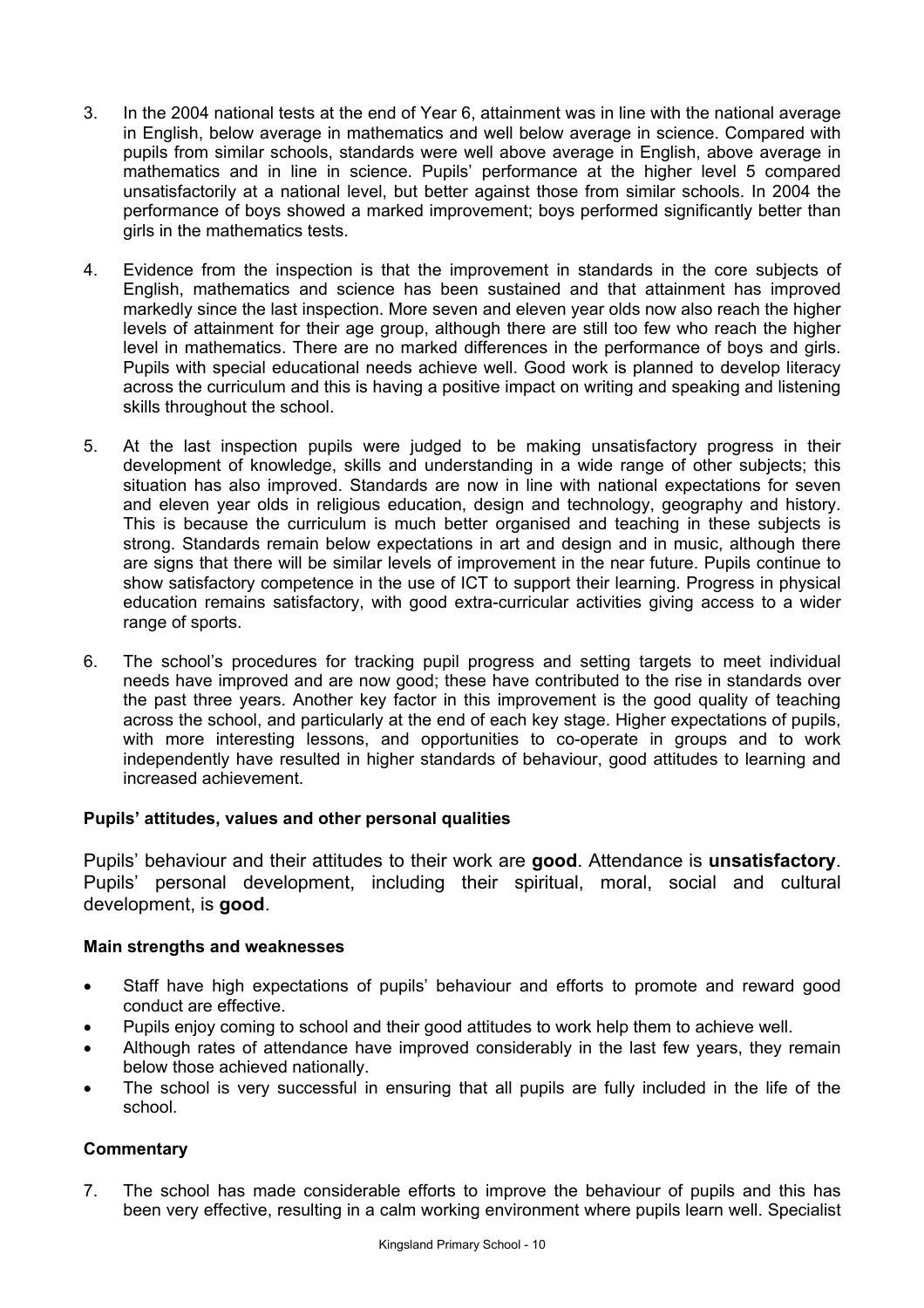staff have been employed who have put systems into place to support those pupils who have behavioural difficulties. There is a strong emphasis on praising and rewarding good conduct, both in lessons and around the school. Social aspects of school life have been enhanced with improvements to the playground and the involvement of pupils as 'peer mediators' and 'buddies'. Pupils work and socialise well together regardless of differences in gender, ability or ethnic background. The number of exclusions from the school has fallen dramatically, with only two short fixed-term exclusions in the current year.

- 8. Parents feel that their children enjoy coming to school and this view is confirmed by the pupils themselves. The good relationships between staff and pupils contribute well to pupils' achievement. Most pupils are keen to do well and they work hard in their lessons. They are well motivated by enthusiastic teachers who work hard to improve pupils' self-esteem and confidence. They carry out responsibilities well, setting up equipment and organising their own resources when required. Pupils are encouraged to become good citizens and to understand the feelings of others. Moral and ethical messages are reinforced well, both informally throughout the school day and in planned opportunities such as personal, health and social education lessons and assemblies. Cultural diversity is celebrated well.
- 9. The school has worked very hard to improve the level of attendance and has met with considerable success. Rates have improved in the last three years and there is no unauthorised absence. Attendance rates do, however, remain below those achieved nationally and as such are unsatisfactory. The school stresses the importance of regular attendance but there is some lack of support from a few parents which has a negative impact on attendance rates. Punctuality is satisfactory.

#### *Attendance in the latest complete reporting year 2003/2004 (%)*

| Authorised absence |  | Unauthorised absence |     |
|--------------------|--|----------------------|-----|
| School data<br>6.5 |  | School data          | J.O |
| National data      |  | National data        | J.4 |

*The table gives the percentage of half days (sessions) missed through absence for the latest complete reporting year.*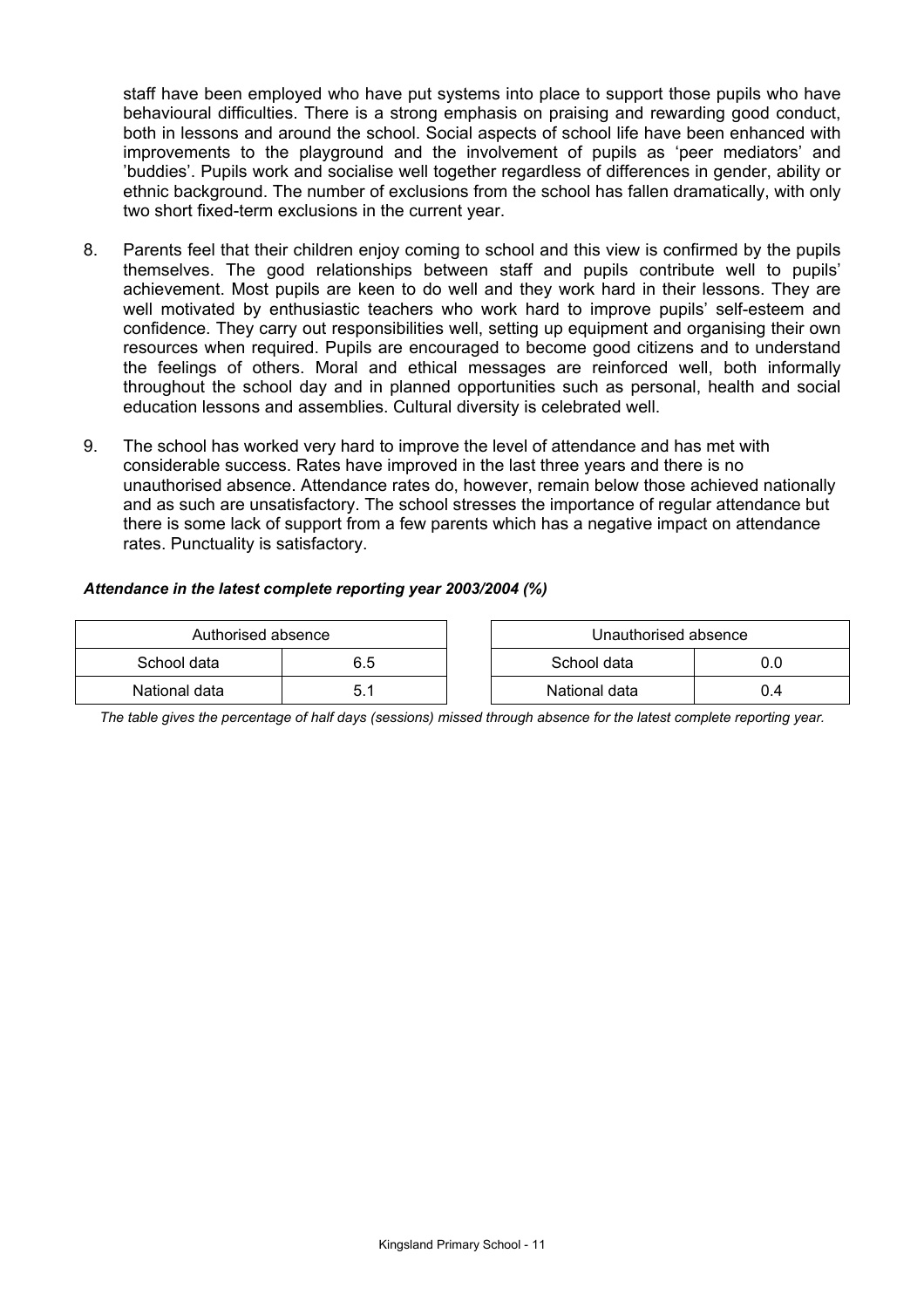# **Exclusions**

#### *Ethnic background of pupils Exclusions in the last school year*

| Categories used in the Annual School Census | No of pupils<br>on roll | Number of<br>fixed period<br>exclusions | Number of<br>permanent<br>exclusions |
|---------------------------------------------|-------------------------|-----------------------------------------|--------------------------------------|
| White - British                             | 166                     | 4                                       |                                      |
| White – Irish                               |                         |                                         |                                      |
| White – any other White background          | 3                       |                                         |                                      |
| Mixed - White and Black Caribbean           | 2                       |                                         |                                      |
| Mixed – any other mixed background          | 6                       |                                         |                                      |
| Asian or Asian British - Indian             |                         |                                         |                                      |
| Asian or Asian British - Pakistani          |                         |                                         |                                      |
| Black or Black British – Caribbean          | 4                       | 7                                       |                                      |
| No ethnic group recorded                    | 18                      |                                         |                                      |

*The table gives the number of exclusions, which may be different from the number of pupils excluded.*

The number of exclusions has fallen dramatically in the current year.

# **QUALITY OF EDUCATION PROVIDED BY THE SCHOOL**

The quality of education provided by the school is good. The curriculum has been improved and now provides pupils with relevant experiences in all subjects and with a good range of extracurricular activities. Teaching and assessment have also improved and are now good; this has had a positive impact on the quality of pupils' learning and the progress they are making in lessons. The provision made for pupils' care, health and safety is good. Links with parents are satisfactory; community links are good.

#### **Teaching and learning**

The overall quality of teaching is **good**, enabling pupils to make good progress with their learning throughout the school. Assessment of pupils' progress is also good.

#### **Main strengths and weaknesses**

- Thorough teacher planning and assessment ensure work is well matched to pupils' needs.
- There is effective provision for special educational needs, with good contribution from support staff.
- The presentation of work is occasionally unsatisfactory.

#### **Commentary**

*Summary of teaching observed during the inspection in 40 lessons*

| Excellent | Very good | Good    | Satisfactory | Unsatisfactory | Poor | Very Poor |
|-----------|-----------|---------|--------------|----------------|------|-----------|
|           | 9 (22%)   | 21(52%) | 10(25%)      |                |      |           |

*The table gives the number of lessons observed in each of the seven categories used to make judgements about lessons; figures in brackets show percentages where 30 or more lessons are seen.*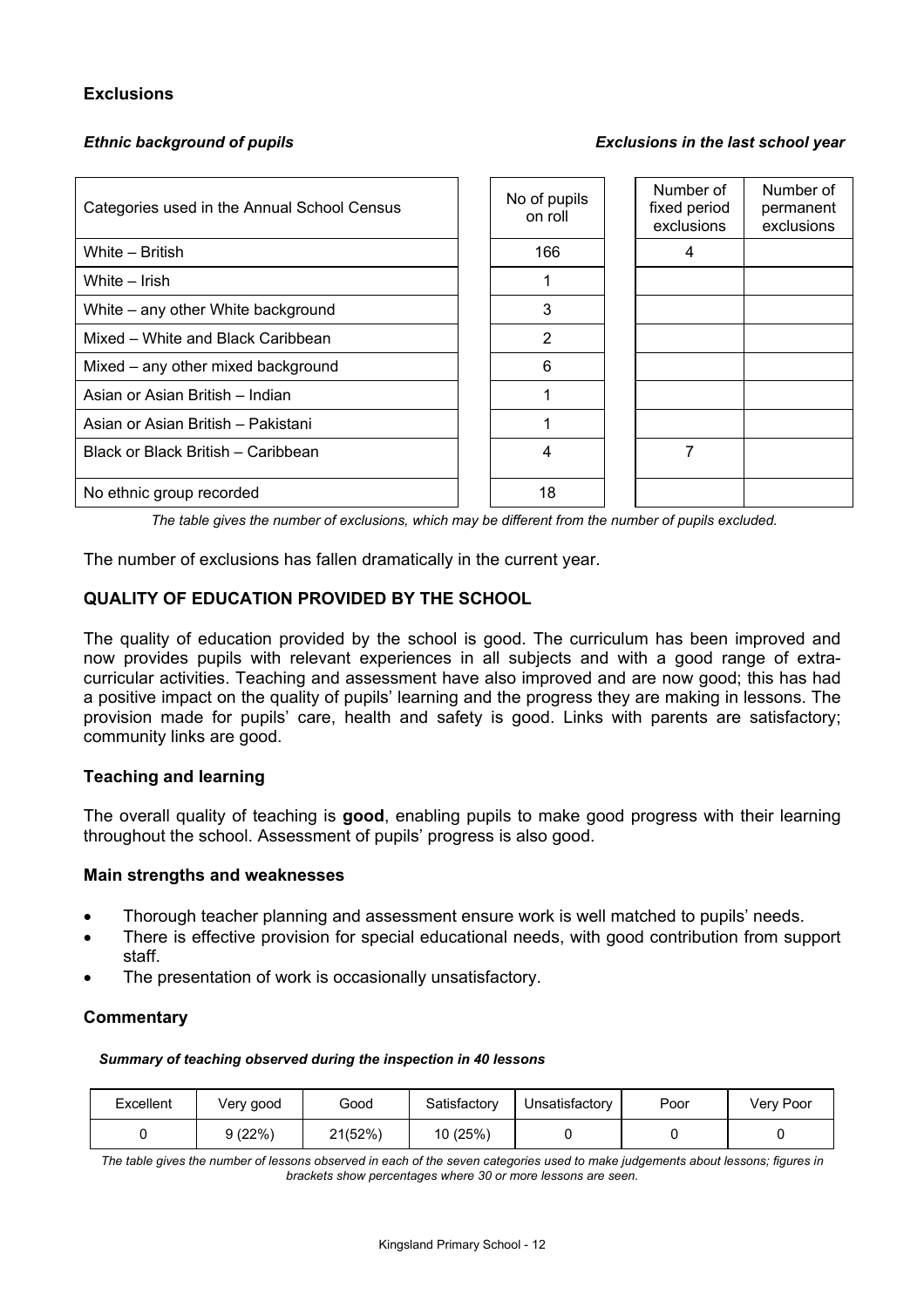- 10. The high proportion of good teaching across the school is having a clear impact on the quality of pupils' learning, on the progress that they are making at all stages of their education and in most subjects. This is a significant improvement from the last inspection.
- 11. Teachers plan work thoroughly so that interesting activities, well matched to individual needs, lead to purposeful learning. High expectations, clearly understood classroom routines and good relationships encourage positive attitudes to learning and good behaviour. However, teachers are occasionally too willing to accept work that is not well presented.
- 12. Good use is made of practical opportunities to reinforce and extend learning. Pupils clearly enjoy their work and have benefited from well-planned visits within the locality and further afield. These experiences have made learning more meaningful and exciting, resulting in improved literacy skills as pupils discuss, research and write about their work, for example after visits to Aston Old Hall and Soho House.
- 13. The school benefits from able and committed teaching assistants who support all pupils well, and especially those with special educational needs. This enables all pupils to join fully in lessons and make good progress. Visitors to the school increase the high level of pupils' interest and motivation by bringing learning to life, for example with memories of how the local area has changed. Sports professionals are used very well to broaden the range of activities for pupils and to share their expertise and enthusiasm.
- 14. Teachers now use assessment procedures more effectively to plan for and explain what pupils need to do next to improve their learning. Involvement in an additional support programme for literacy and numeracy, requested by the headteacher, has had a major impact on the quality of teaching and learning and on the leadership and management of the curriculum across the school. This is another area in which significant progress has been made since the last inspection.

# **The curriculum**

Curricular provision is **satisfactory** and there are good opportunities to extend learning outside school and beyond the school day.

# **Main strengths and weaknesses**

- Curricular provision has improved from the last inspection.
- Low expectations are evident in the care and presentation of the learning environment.
- Good attention is paid to developing literacy across the curriculum.
- There are good opportunities for enrichment of the curriculum through visits and visitors, and an improved range of out-of-school activities.

# **Commentary**

- 15. The curriculum meets statutory requirements and provides for all subjects of the National Curriculum, as well as for sex education and drugs education. The criticisms in the last inspection have been addressed through a thorough and careful audit of time allocation to ensure full entitlement for all pupils. The National Primary Strategy has had a good impact on achievement, particularly through the school's involvement in the additional programmes for literacy and numeracy. Intervention programmes and booster classes are in place.
- 16. Time is generally used well and activities are matched to individual needs. All pupils, including those with special educational needs, have access to the full curriculum. The provision for gifted and talented pupils is improving rapidly.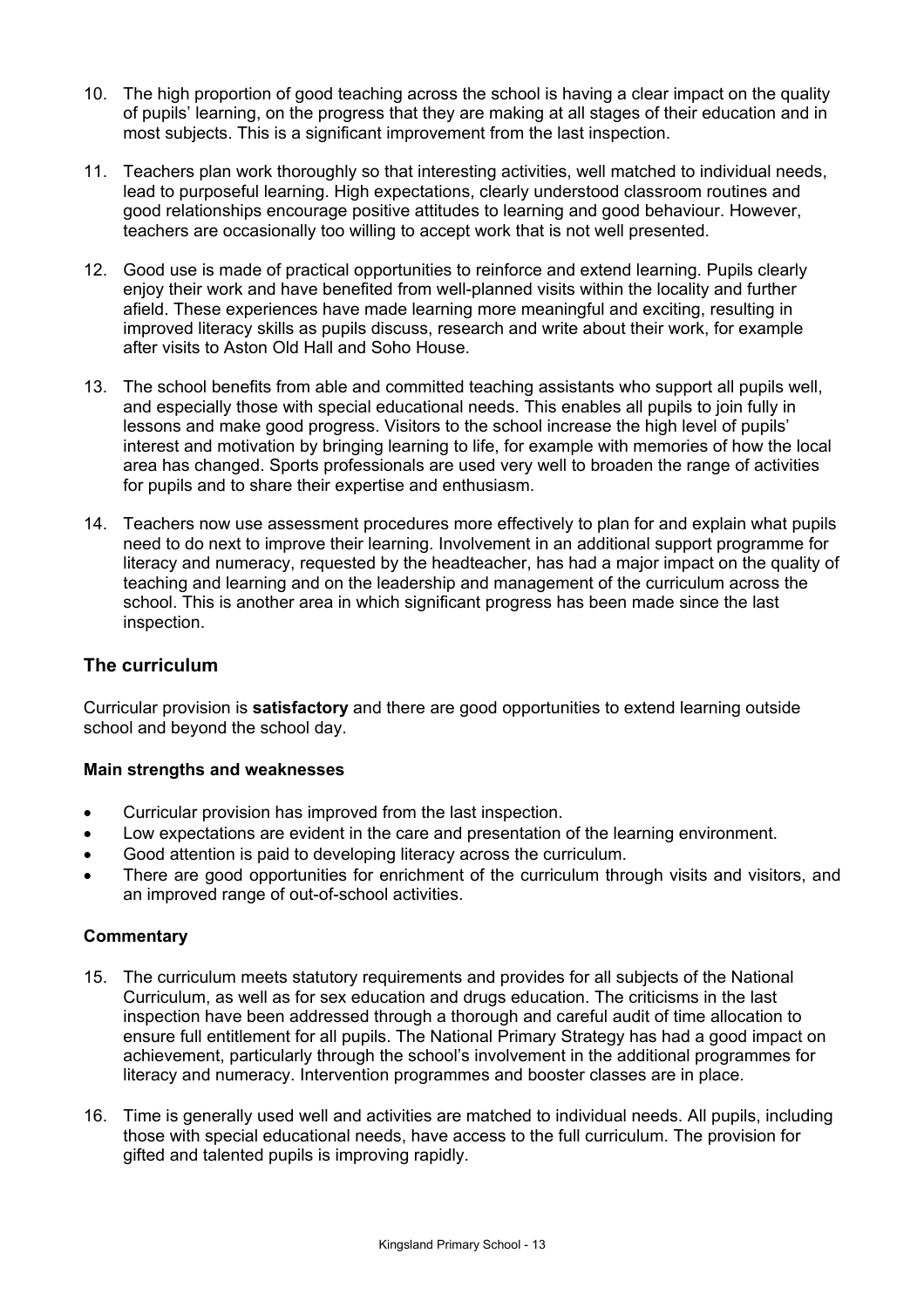- 17. Although there are clearly accommodation issues which the school cannot control, too little is done to celebrate good work and promote excellence. Some classrooms are cluttered, dark and untidy. Work is sometimes poorly presented and good developments, such as 'working walls', are overwhelmed in crowded spaces. The environment detracts from the quality of education provided and does not represent the high standards to which the school aspires.
- 18. The morning session is too long, especially for Key Stage 2, and many pupils are tired and hungry by the end of the session. This affects their capacity to learn. Lack of flexibility also results in resources, such as the gymnasium and computer suites, being underused because the morning session is dominated by literacy and mathematics lessons. The school is looking at how this can be improved.
- 19. A good range of activities enriches the curriculum. All pupils have the opportunity to go on visits to enhance their knowledge and understanding of areas of study. Visitors, including sports professionals and artists, provide new experiences and opportunities for pupils. There is also a good range of extra-curricular activities which changes through the year.

# **Care, guidance and support**

The school has **good** measures in place to ensure the health, safety and welfare of pupils. Good support and guidance are provided for pupils. The school's measures for taking pupils' views into account are satisfactory**.**

#### **Main strengths and weaknesses**

- Very good relationships contribute well to pupils' care and welfare.
- Pupils' progress is tracked well and they are provided with clear targets for improving their work.
- The age and layout of the building make it very difficult to keep the school free from risk of accidents.

# **Commentary**

- 20. Staff know pupils very well, are aware of their personal circumstances and individual needs, and are therefore able to provide very good personal support. Good examples of care and concern were seen during the inspection. The school employs a learning mentor whose role encompasses many aspects of pupils' care and welfare, including close contact with the parents of pupils who require additional support. This support is tailored to the needs of the child and there is strong liaison between the learning mentor and other members of staff. Pupils are made aware of their own targets for improvement. The strategies which have been developed in the school to ensure pupils' personal support and the tracking of academic progress have had a beneficial effect on their learning.
- 21. The school has very good arrangements in place to ensure that children settle well into nursery and that the transfer to reception is smooth. There are very good links with the Bandywood Project staff who organise sessions for pre-nursery children in school.
- 22. The school has all of the necessary documentation in place to ensure pupils' welfare and safety, including detailed risk assessments for visits out of school. The supervision of pupils is good. Improvements have been made to the playground since the last inspection, but there remain some concerns about the layout and the deterioration in the fabric of the building. This means that staff must be constantly vigilant in order to avoid accidents.
- 23. A great deal of work is being carried out to try to achieve Healthy Schools status. Pupils are encouraged to lead healthy lifestyles. The school teaches the value of exercise and healthy eating, but there are many pupils who bring unhealthy snacks to school.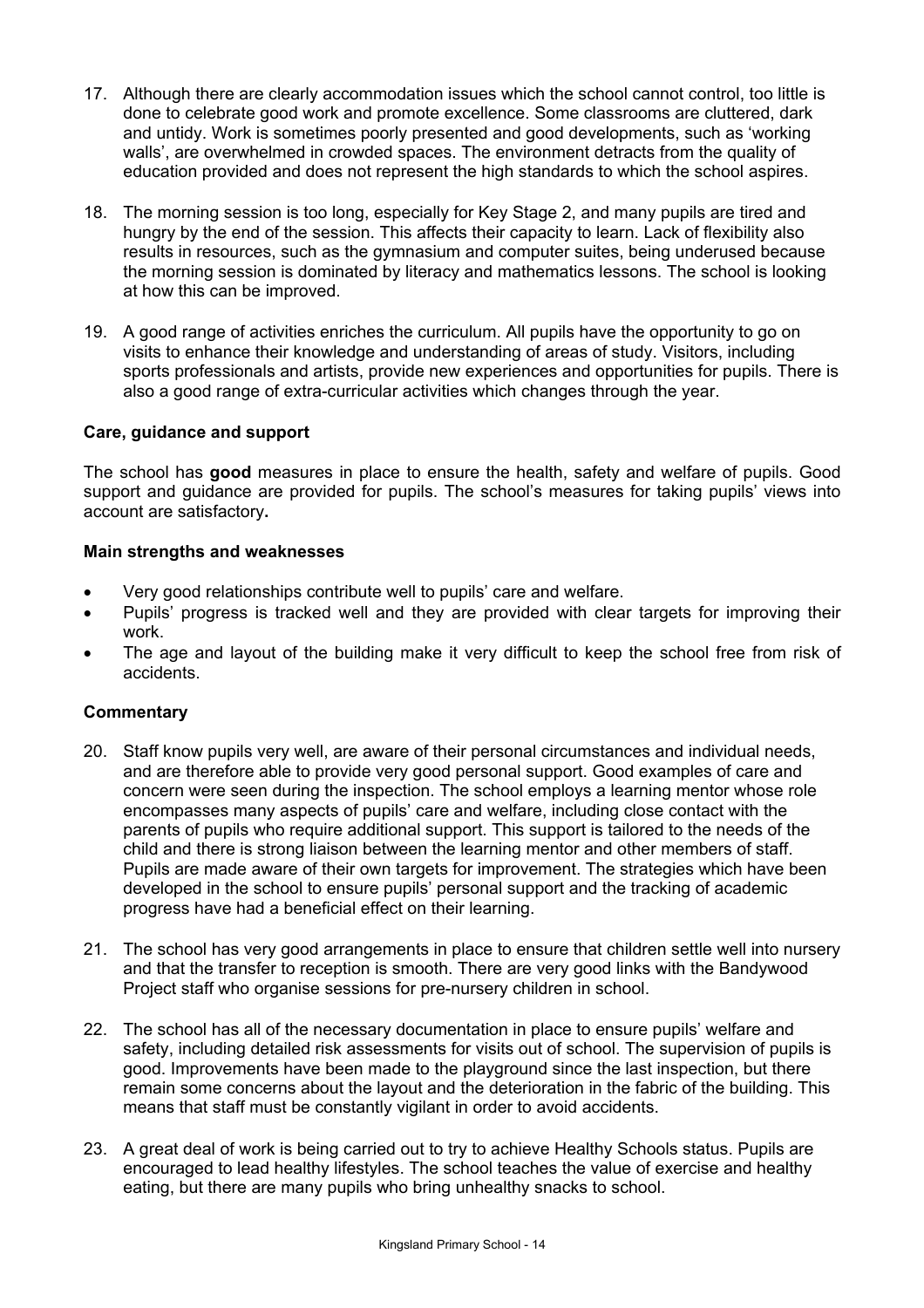# **Partnership with parents, other schools and the community**

The school's partnership with parents is **satisfactory**. There are **good** links with the community. Links with other schools are **satisfactory**.

# **Main strengths and weaknesses**

- The majority of parents have positive views of the school and good relationships with staff.
- A small minority of parents do not support the school sufficiently by ensuring that their children attend regularly.
- The Bandywood Project provides a very good community resource which helps to support families and improve learning opportunities.

# **Commentary**

- 24. Parents are very supportive of the school and appreciative of the commitment of staff to the care and education of their children. Few parents attended the meeting with the Registered Inspector prior to the inspection and few responses to the questionnaire were received. However, many parents were seen during the inspection and their level of satisfaction with the school is high. They feel that the school has dealt well with the problems which have been experienced in the past and that their children are doing well.
- 25. Relationships between staff and parents are mostly good and staff are on hand at the beginning and end of the school day to exchange information. The learning mentor holds a very useful 'drop-in' clinic for parents every morning to pass on any concerns and to keep parents updated with the progress of those pupils who are receiving additional support. Information provided for parents has improved and is now good throughout the school, but especially for parents of children in the nursery.
- 26. The school works hard to involve parents in its work and to ensure good communication between home and school. Some parents and other members of the community provide useful support, including accompanying pupils on visits out of school and listening to readers. However, a few parents do not support the school sufficiently because they do not ensure that their children attend regularly.

# **Example of outstanding practice**

The school provides accommodation and facilities for an extremely useful community provision in the Bandywood Project. Families in the area can take advantage of the many activities and learning opportunities it offers, from face-painting and circus skills to martial arts and salsa dancing. A toy library operates every day for parents of young children to help them to prepare for nursery with 'stay and play' sessions. The project also provides for parents a good range of courses, which lead to qualifications to help them back into the world of work.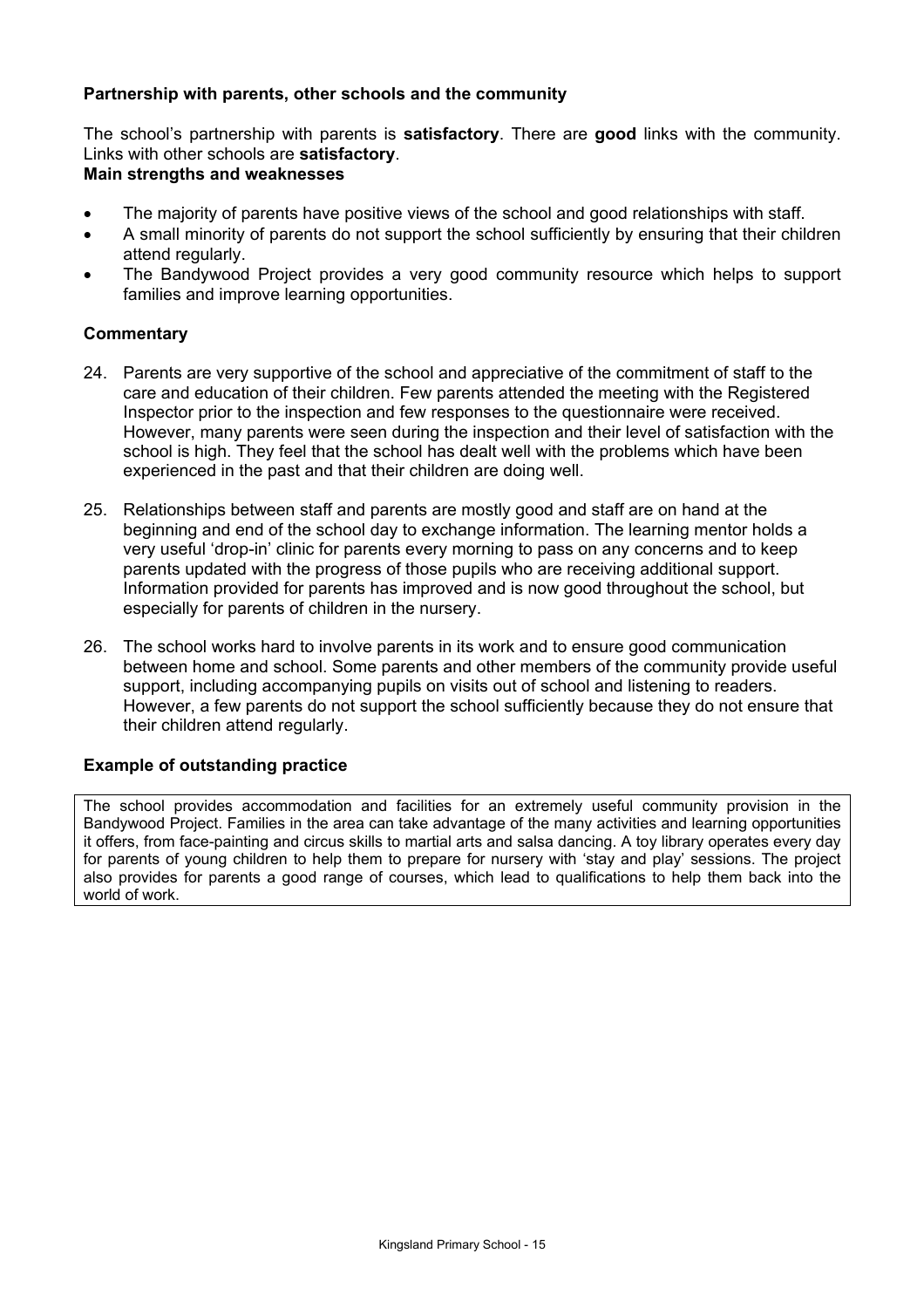# **LEADERSHIP AND MANAGEMENT**

The overall leadership and management of the school are **good**. The management of the headteacher is **very good**. Governance is **satisfactory**.

#### **Main strengths and weaknesses**

- The headteacher, staff and governors work hard to ensure that the school is inclusive and that all pupils have the opportunity to do as well as possible.
- The very effective management of the headteacher has led to significant improvements since the school was last inspected.
- There is a team commitment to school improvement, especially in terms of raising standards.
- There are too many activities within the school improvement plan and the order of priority is not always clearly communicated.
- Very well-focused performance management procedures are leading to significant improvements in teaching.
- Subject leadership is good, as is the management of provision for pupils with special educational needs.

# **Commentary**

- 27. The headteacher is quietly very effective in encouraging a team approach to the planning and implementation of activities to bring about improvement. Rigorous self-evaluation systems enable her and the governors to be confident about what the school does well and where it needs to do better. This has led to significant successes, most notably in terms of pupils' behaviour and of standards achieved.
- 28. Governors have a sound knowledge of the school and the challenges faced by its community. They are very supportive of the work of the staff and determined that every child will be offered every opportunity to succeed. All statutory requirements are met.
- 29. The very thorough monitoring of the work of all staff leads to a good programme of professional development that continually strengthens the knowledge and expertise of teachers and others. One result of this has been the improvements brought about in leadership and management of the curriculum. Subject leaders now have a good understanding of their responsibilities and are influential in encouraging consistently good provision across the school. They are effectively involved in a range of monitoring activities that enable them to analyse, evaluate and then address emerging issues. Now that the school no longer has serious weaknesses this work can be prioritised and implemented over a longer timescale.
- 30. The provision for pupils who have special educational needs is well managed. The efficient systems in place allow early identification of individual need, including for those pupils with special gifts and talents. Subsequent planning and monitoring of support enables these children to make good progress.

# **Financial information**

#### *Financial information for the year April 2004 to March 2005*

| Income and expenditure $(E)$ |         |  | Balances $(E)$                   |
|------------------------------|---------|--|----------------------------------|
| Total income                 | 861.466 |  | Balance from previous year       |
| Total expenditure            | 893.435 |  | Balance carried forward to the r |
| Expenditure per pupil        | 3,573   |  |                                  |

| Income and expenditure $(E)$ |         |                            | Balances (£)                        |        |
|------------------------------|---------|----------------------------|-------------------------------------|--------|
| Total income                 | 861,466 | Balance from previous year |                                     | 30.512 |
| Total expenditure            | 893,435 |                            | Balance carried forward to the next | -1.457 |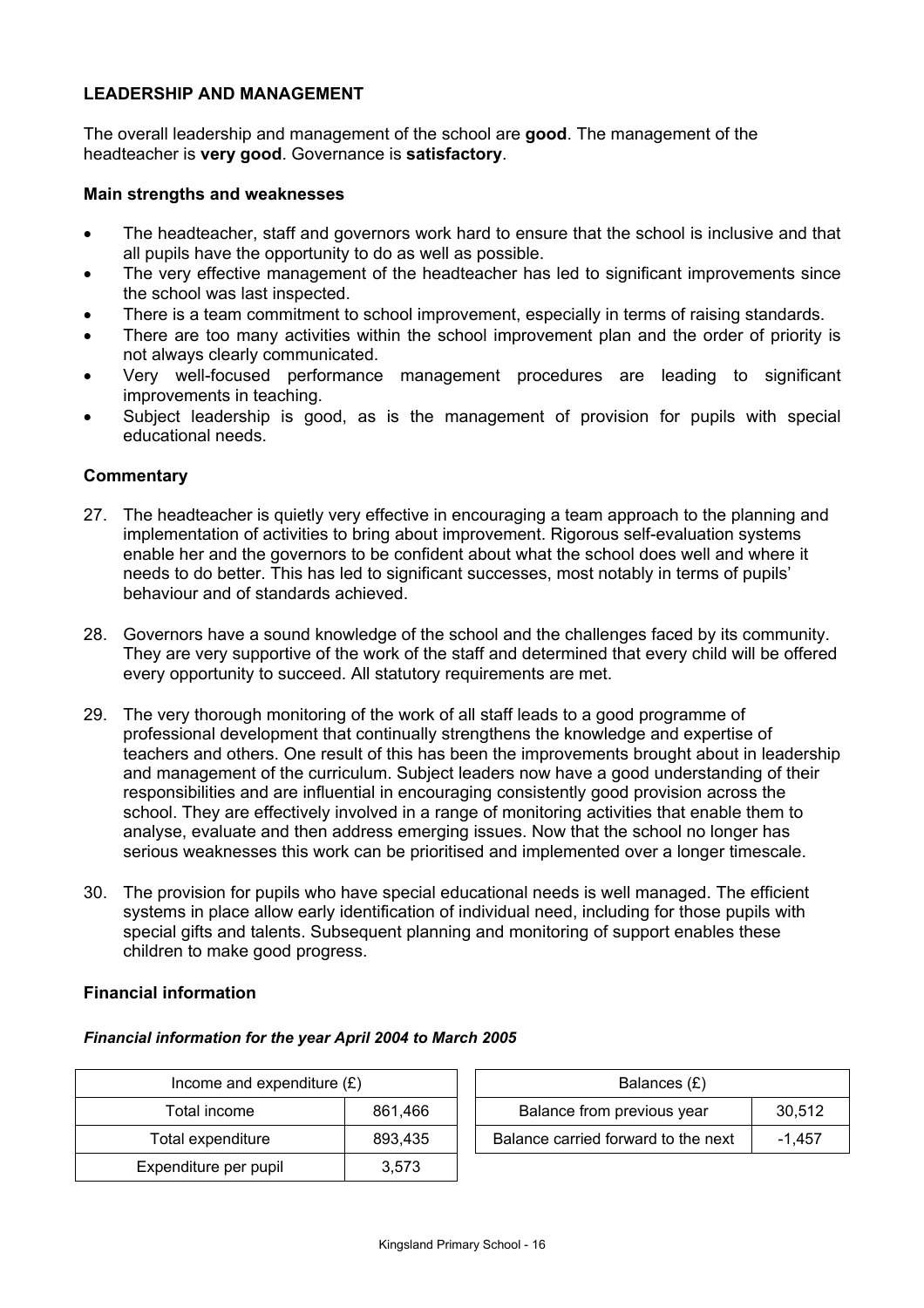31. Financial management is satisfactory. There has been a significant fall in the numbers on roll over the past two years and this has resulted in a budget deficit, which has increased in the current financial year. However, the governors and headteacher have, up until now, wisely safeguarded the level of staffing that is so necessary to the success of the school. In liaison with the local authority, sensible plans are being prepared to bring about a balanced budget within the next three years.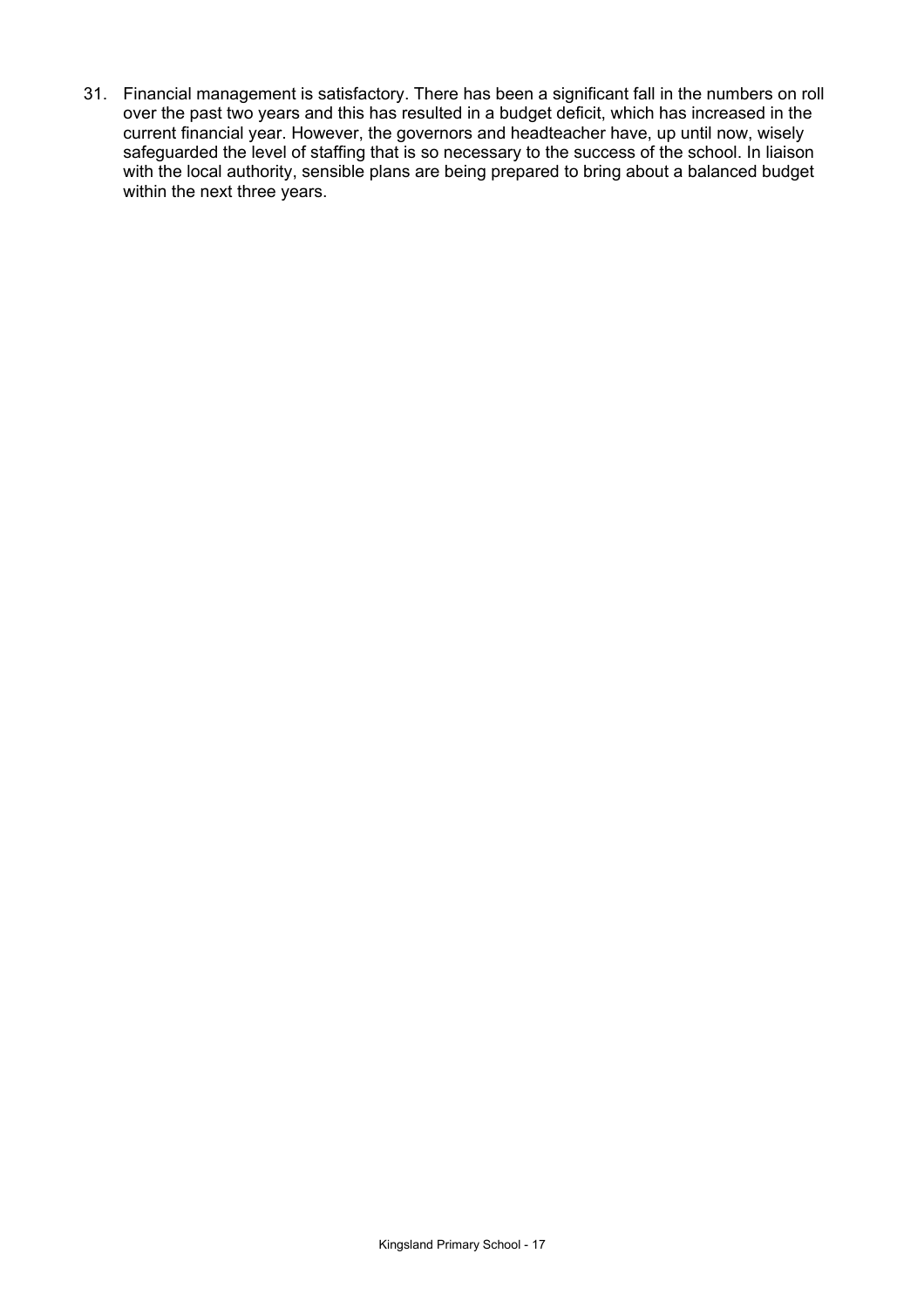# **PART C: THE QUALITY OF EDUCATION IN AREAS OF LEARNING AND SUBJECTS**

# **AREAS OF LEARNING IN THE FOUNDATION STAGE**

- 32. On entry to nursery most children's attainment is very low compared to others of their age, especially in communication, language and literacy. Children achieve well in all areas of learning, although by the time they leave the reception class standards remain well below those expected. Given the very low standards on entry, this represents good progress, whereas at the last inspection it was satisfactory.
- 33. Teaching in the nursery, and by the teacher who was temporarily taking the reception class, is consistently good across all areas of learning. Good links are made across the areas of learning so that no opportunities are lost to develop children's skills. There is an emphasis on learning through play, both indoors and out, and very good activities to develop speaking and listening. Assessment procedures are good overall; they are better in nursery than in reception, where information has not always been sufficiently well used to target the next steps in learning. There is a good balance of adult-led learning and time for child-initiated activities. This represents a significant improvement since the last inspection.
- 34. The relocation of the reception classroom and the recently developed outdoor area provide a suitable space for learning and enable good continuity between nursery and reception. Helpful guidance for the use of each area is well displayed so that all adults working with children understand their role in the planned learning opportunities.
- 35. Leadership and management are good. The well-informed and enthusiastic co-ordinator has given a positive lead in implementing priorities. All staff are involved in decision making and professional development opportunities.

# **PERSONAL, SOCIAL AND EMOTIONAL DEVELOPMENT**

Provision in personal, social and emotional development is **good**.

# **Main strengths and weaknesses**

• Very good relationships enable children to feel secure and happy.

# **Commentary**

36. Although all children achieve well, only a minority will reach the national goals by the end of the reception year. The care taken to introduce children to school ensures that they settle quickly and well. Relationships are very good in all respects. Children are trusted, and are treated with respect. They learn to be polite and kind and to listen sensibly to each other. Whole class teaching sessions are brief and interactive so that children's concentration and interest are maintained. They understand routines and are keen to work. They take good care of resources.

# **COMMUNICATION, LANGUAGE AND LITERACY**

Provision in communication, language and literacy is **good**.

# **Main strengths and weaknesses**

- There is a good emphasis on developing vocabulary and understanding of language.
- Children in the nursery make better progress because of the consistently good teaching.
- Elements of the literacy hour are taught in a fun, interactive way.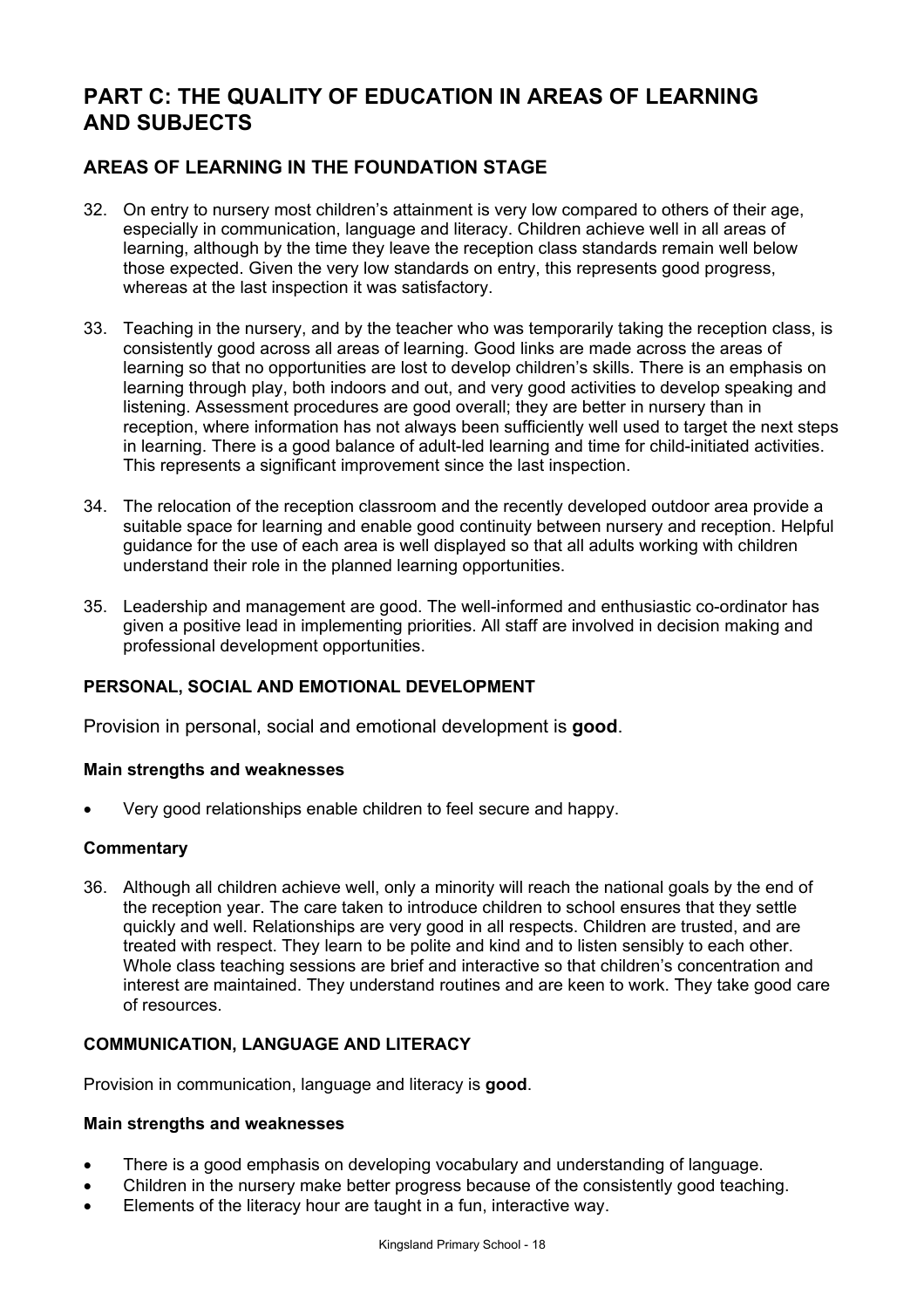# **Commentary**

- 37. Although most children achieve well, only a minority will reach the national goals by the end of reception. During a very good speaking and listening lesson in the nursery, careful attention was paid to reinforcing letter sounds and names. Children loved the rhyme and spoke expressively. Adults in the nursery share books well so children can use pictures to retell a simple story.
- 38. Imaginative teaching in reception helped children learn that books are a source of fun and enjoyment. The use of well-prepared resources for Pirate Pete interested the children, and a small group of the higher attaining children were keen to contribute ideas for retelling the story. They spoke confidently in the role-play seaside shop. When selling ice creams one child said, "Form a queue here, anybody else?" In the reception class most children are at the very early stages of reading. The higher attainers read with confidence, although their reading lacks expression and they do not have a range of different approaches to work out new words. The lower attainers make very little response, and when prompted rely on pictures to tell the story.
- 39. Scrutiny of past work shows good progress over time in the nursery in writing, although this slows in the reception year. A few children write simple sentences and build words correctly. Others are beginning to write isolated words, but many have less secure pencil control.

# **MATHEMATICAL DEVELOPMENT**

Provision in mathematical development is **good**.

### **Main strengths and weaknesses**

• Good questioning helps promote mathematical thinking.

#### **Commentary**

40. Children achieve well, but only a minority will meet the national goals by the end of the reception year. Good, lively teaching means that children are keen to join in. In nursery good opportunities are made to enable number recognition through songs and rhymes and practical activities. During a short, whole-class session, reception children enjoyed moving around in a clockwise direction and listened intently to the teacher. They learned where to position numbers on the clock and focused questioning encouraged them to use correct mathematical vocabulary. In small groups teaching is consolidated well through talk and play.

# **KNOWLEDGE AND UNDERSTANDING OF THE WORLD**

Provision in knowledge and understanding of the world is **good**.

#### **Main strengths and weaknesses**

- The use of visitors to enhance the curriculum is good.
- Good links with language and literacy help develop children's communication skills.

# **Commentary**

41. Children achieve well and the majority will reach the national goals by the end of the reception year. In nursery, children could recall, explain and justify their answers when describing the contents of a suitcase. Activities were effectively followed up by illustrations and writing. This approach helps children make links in their learning and contributes to their good progress throughout the year. Good opportunities are regularly provided in nursery to develop an understanding of, and respect for, other cultures.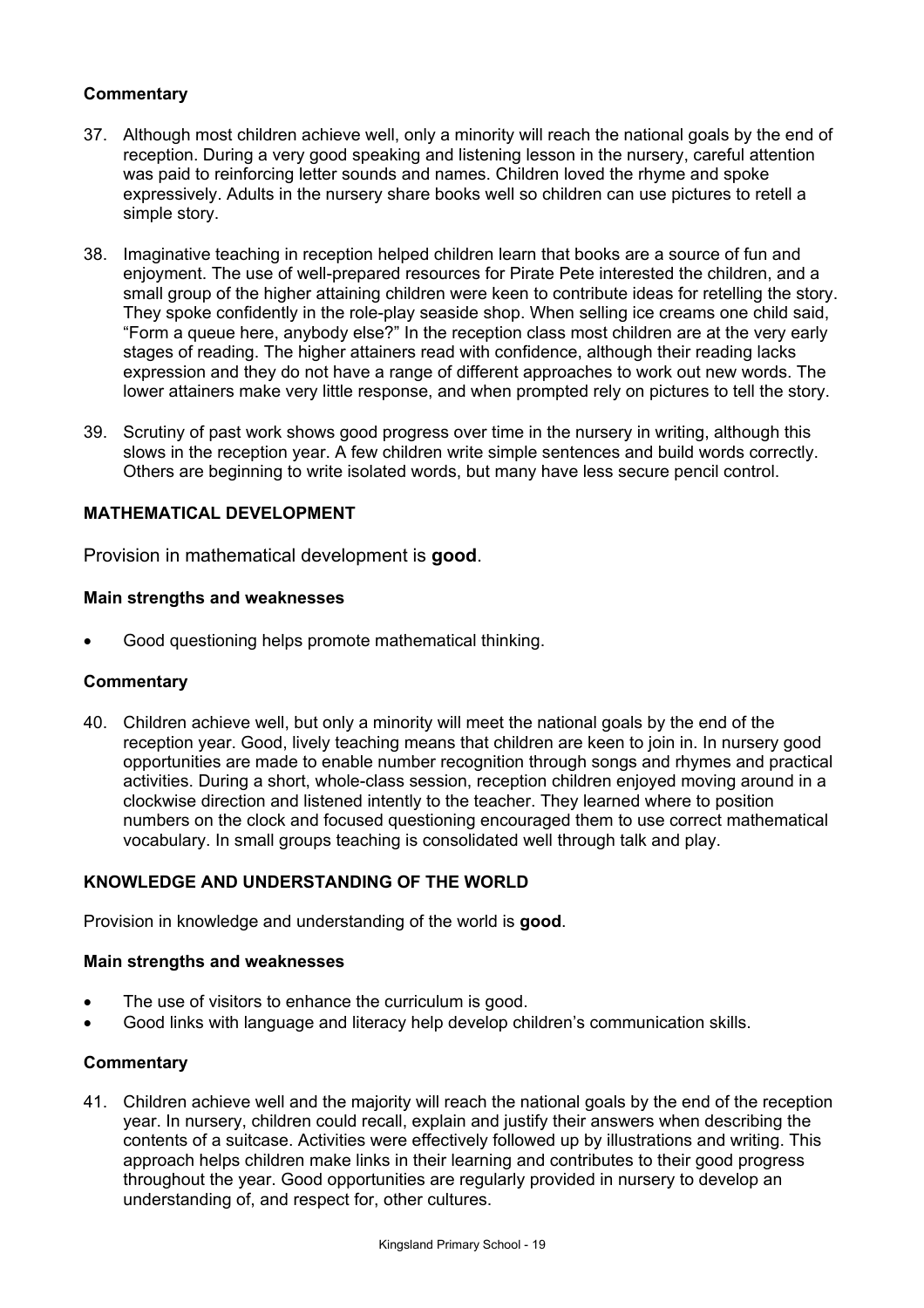42. The improved provision for ICT throughout the school means that children are developing good computer skills. In reception, children work co-operatively; they have good mouse control, and use it to click and drag colours. Everyday use of technology is encouraged, for example when children confidently use a till in their play.

# **PHYSICAL DEVELOPMENT**

Provision in physical development is **good**.

## **Main strengths and weaknesses**

• Well-planned activities enable children to make good progress in their physical development.

### **Commentary**

43. Children achieve well and the majority will reach the national goals by the end of the reception year. All nursery children take part in lively physical development sessions and understand how exercise affects their heartbeat. There are good opportunities for children to develop dexterity. They use small tools such as scissors, glue spreaders and paintbrushes with care. Good planning for the outdoors means that, through the use of pedalled toys, children develop an understanding of how to move in different directions and how to use space safely whilst they are exercising.

# **CREATIVE DEVELOPMENT**

Provision for creative development is **good**.

#### **Main strengths and weaknesses**

- Good use is made of the outdoor area to develop imagination.
- Resources provided in art limit the development of paint mixing skills.

#### **Commentary**

44. Children achieve well and the majority will reach the national goals by the end of the reception year. Children benefit from very good learning opportunities and sensitive adult interaction to stimulate spoken language and the imagination. During an effective outdoor play session, nursery children used the whole area as they moved from their home-made den to buy ice cream elsewhere. Reception children play and talk confidently together in the well-equipped role-play area. The provision of percussion instruments offers good opportunities for children to explore sounds and experience the joy of using a musical instrument. Children have access to a very wide range of media, although the use of ready mixed paint restricts opportunities to fully explore colour and texture.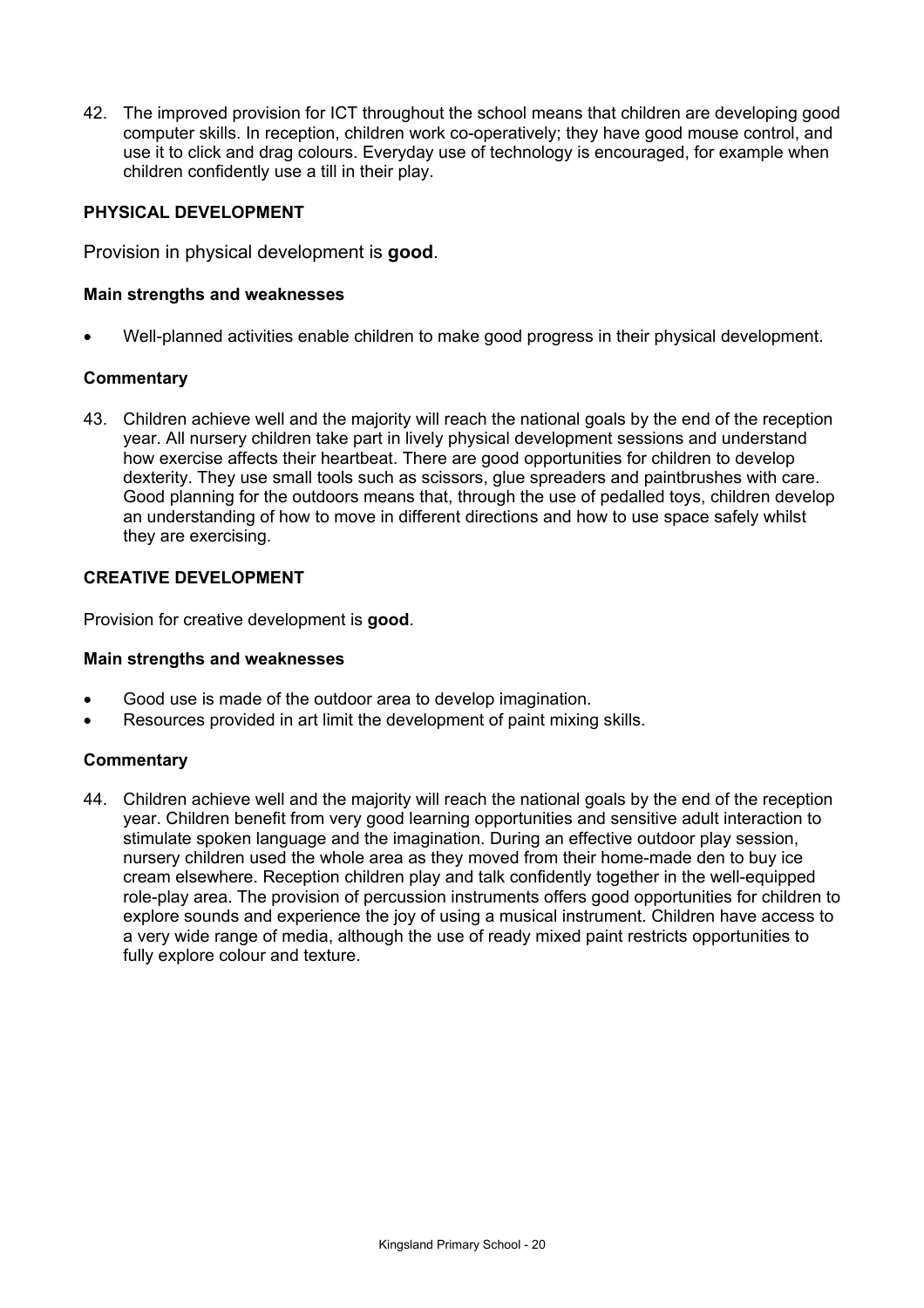# **SUBJECTS IN KEY STAGES 1 AND 2**

# **ENGLISH**

Provision in English is **good**.

# **Main strengths and weaknesses**

- There have been significant improvements since the last inspection.
- Pupils make good progress through the school so that, by the end of Year 6, they attain standards in line with expectations of eleven year olds nationally.
- Very thorough assessment helps teachers to ensure that planned activities are well matched to individual needs.
- An inconsistent approach to guided reading leads to slower progress in some lessons.
- Good attention is paid to literacy skills in all subjects.

# **Commentary**

- 45. Standards overall have improved since the last inspection when they were well below average at both key stages. Now, by the end of Year 2, pupils still attain below national averages but have made good progress since entering the school. Good progress is maintained through Key Stage 2 and it is very good in Year 6, so that pupils achieve well. This means that, by the time they leave school, pupils are attaining in line with national expectations for eleven year olds. More pupils than previously are attaining at the higher level 5 and there is no significant difference between the achievement of boys and girls.
- 46. The majority of pupils throughout the school listen well; the older ones speak confidently and articulately. They write for an appropriate range of purposes and much of the writing is well structured and shows increasing competence with spelling, punctuation and grammar. Handwriting and presentation of work are occasionally below expectations. Some good examples of creative writing, both poetry and narrative, were seen in the work of Year 6. Throughout the school pupils are doing a little better in writing than in reading, evidence of the recent well-focused and consistent approach to the development of writing skills. The school now plans to review the teaching of reading further in order to identify where improvements can be made. At present, the inconsistent approach to guided reading leads to slower progress in some year groups, especially with the older pupils.
- 47. Teaching and learning are good overall and in Year 6 they are often very good. The energy and enthusiasm of the teacher engage all pupils and her high expectations result in work that is frequently above expectations. In one lesson observed, all pupils, including those with special educational needs, produced poetry of a good standard using metaphor and personification. One poem included the haunting line "The sea is a life passing by".
- 48. Teachers have benefited from the school's involvement in the additional support programme for literacy. This programme has improved subject knowledge and expertise and raised expectations of what pupils can achieve. It has also encouraged the use of very thorough marking and assessment procedures that involve the pupils in evaluation of how well they are doing and what they need to do to improve. The learning in all classes is very effectively supported by teaching assistants who make an especially good contribution to the progress made by pupils with special educational needs.
- 49. The English co-ordinator leads and manages the subject well. Her very detailed analysis of assessment results and of the quality of provision has resulted in clear action plans for further development. She has been involved in good professional development opportunities and continues to work closely with a specialist consultant from the local authority.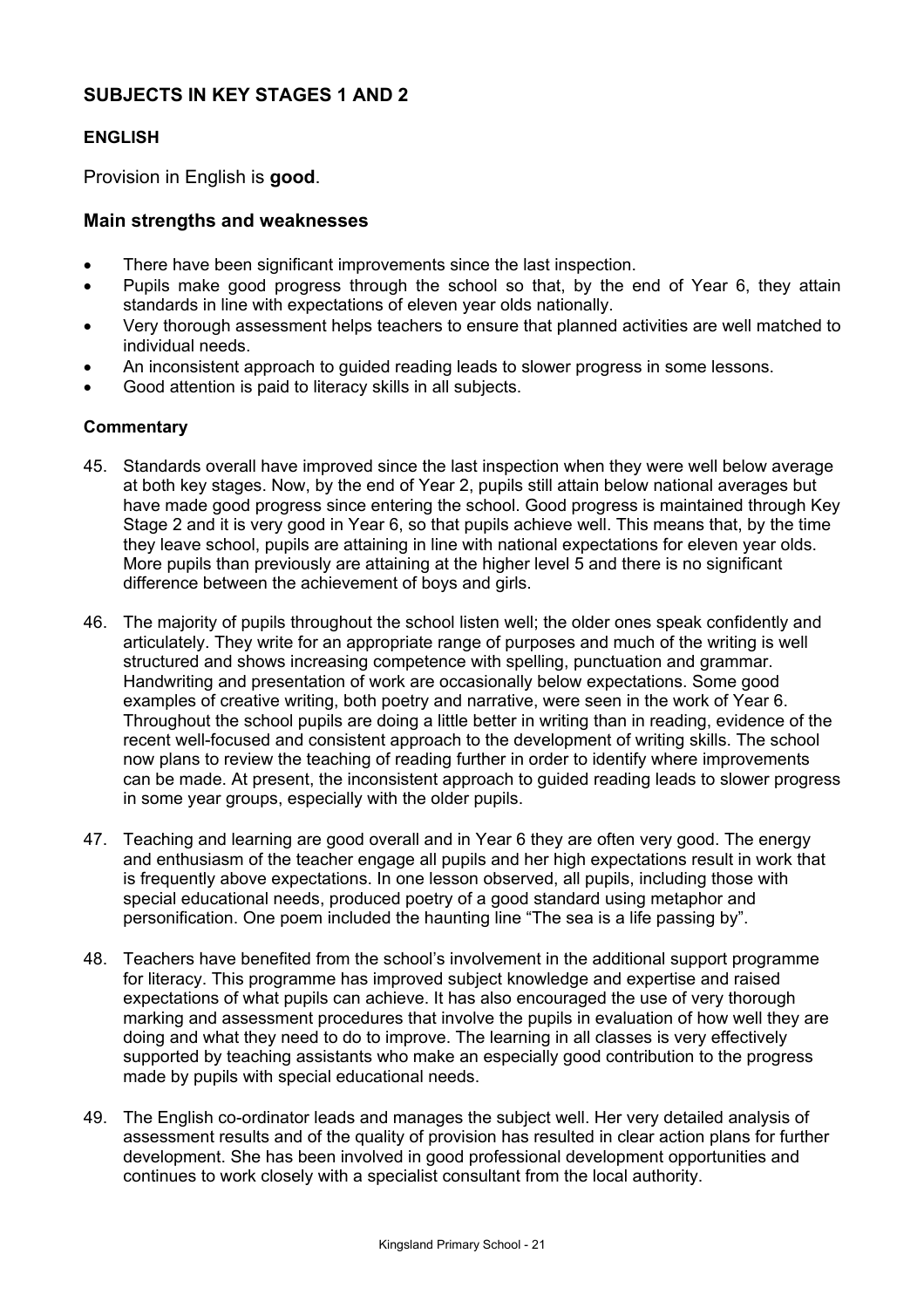# **Language and literacy across the curriculum**

50. The development of language and literacy skills in other subjects is good throughout the school. Reading, discussion and writing in history, geography, religious education and science have a good emphasis on the accurate application of skills. All teachers and support staff work hard to extend pupils' understanding and use of a range of technical vocabulary. Good examples of extended writing were seen in Key Stage 2 history work.

# **MATHEMATICS**

Provision in mathematics is **good**.

### **Main strengths and weaknesses**

- Standards have risen significantly since the last inspection throughout the school.
- Good teaching enables pupils to achieve well.
- Good systems for assessment ensure work is successfully matched to individual needs.
- Too few pupils attain at the higher level in Key Stage 1.

### **Commentary**

- 51. Pupils achieve well so that standards across the school have improved. Work seen during the inspection confirms that pupils in Key Stage 1 are attaining close to the national average. However, the number of pupils reaching the higher levels is still below average. Work by Year 6 pupils shows that standards are in line with national expectations. This represents a substantial improvement from the last inspection.
- 52. Teaching and learning are good and have improved since the last inspection. Teachers plan very well and match work well to individual need. They ensure that pupils understand what their lessons are about and how they can achieve success. Behaviour management is very good and pupils have good attitudes and work hard. They have opportunities to discuss their learning and to work together co-operatively. Teachers use a range of interesting approaches and probing questions to maintain a good level of challenge and enjoyment. Lessons in Years 1 and 2 are particularly exciting, with pupils required to use their own ideas to find solutions to practical problems. Many of them are successful at this. Across the school pupils enjoy mathematics.
- 53. Teachers help pupils to make connections between new learning and what they already know. Teaching assistants are well briefed and contribute effectively to the good progress pupils make, particularly those with special educational needs. Review sessions at the end of lessons are very well organised so that pupils can explain what they have learned and apply it to new situations. All marking clearly refers to the purpose of the learning, which is displayed and discussed with pupils at the start of each lesson. Evaluative comments help pupils to recognise their progress towards their targets. Tracking procedures are efficient in providing teachers with an overview of progress. The school has received good support from the local authority in developing these systems through its involvement with the additional support programme for numeracy.
- 54. The subject is led and managed well. The co-ordinator and senior management of the school have a good understanding of strengths and weaknesses and what needs to be done to improve. The school is well placed to improve further.

#### **Mathematics across the curriculum**

55. The development of numeracy skills in other subjects is satisfactory. There are some good examples in ICT, where pupils are learning to manage data or program a toy to move, and teachers work hard to link problems to real-life situations. The consistently good use of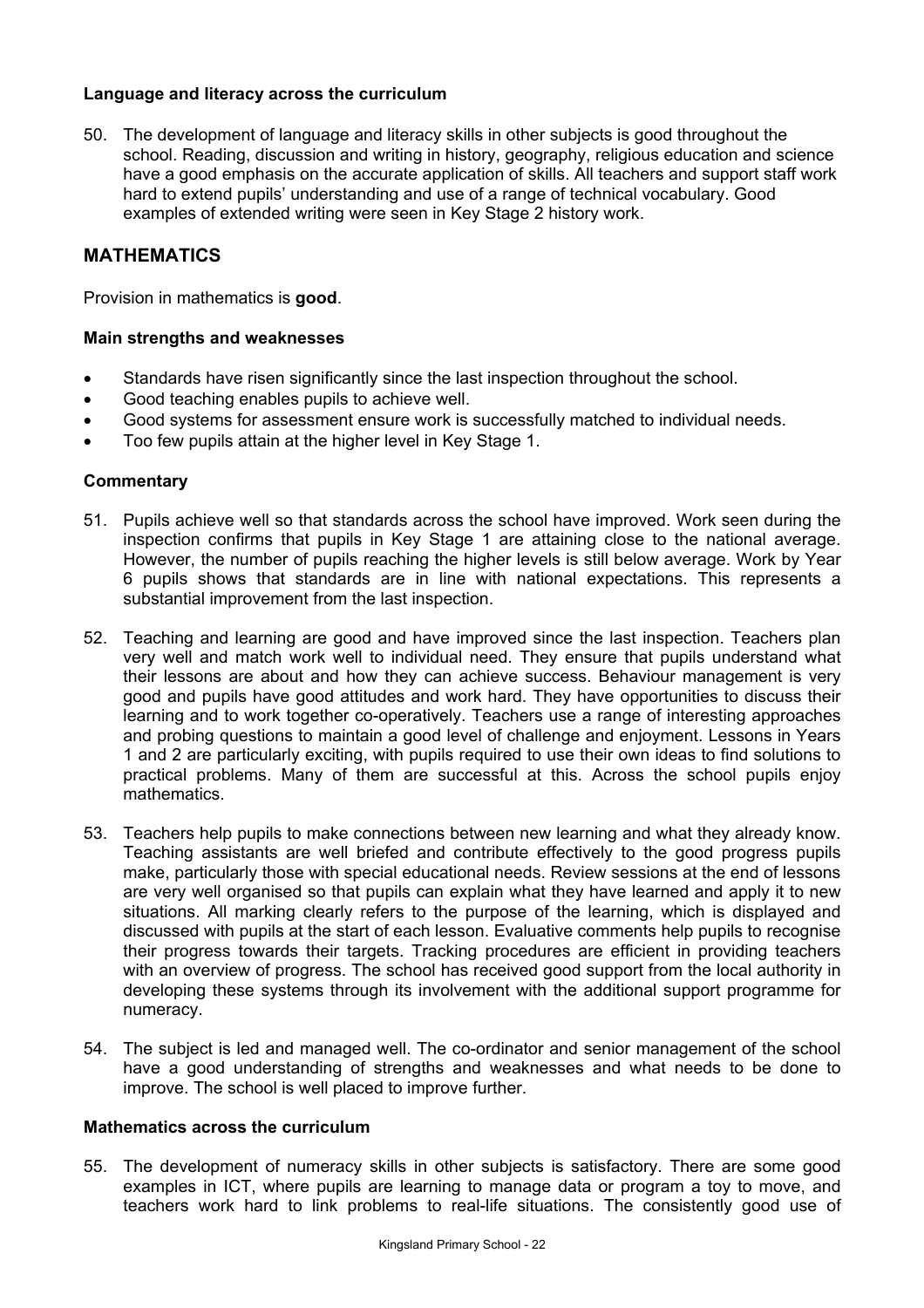mathematical language means that pupils are supported in recognising mathematics in other areas of the curriculum.

# **SCIENCE**

Provision in science is **good**.

## **Main strengths and weaknesses**

- Standards have improved significantly since the last inspection.
- Assessment procedures are very good.
- Good teaching enables pupils to achieve well.
- Insufficient use is made of links with numeracy and ICT.
- Very occasionally, teachers' insecure subject knowledge is a barrier to an effective investigative approach.

# **Commentary**

- 56. Pupils' achievement has improved significantly since the last inspection. Standards are now close to national expectations for seven and eleven year olds. Across the school, teachers provide interesting opportunities for pupils to carry out investigations that help them to develop essential skills to support scientific understanding. There is consistently good provision for pupils with special educational needs who are well supported by informed and effective teaching assistants.
- 57. The quality of teaching and learning is good overall. Planning is thorough. Lessons are well structured and progress at a good pace so that pupils remain interested and are keen to join in. Good questioning helps pupils explain their thinking. For example, Year 2 pupils were encouraged to identify the sun as a source of light when deciding on conditions for plant growth. Good attention is paid to using precise scientific vocabulary. Year 6 pupils spoke confidently about their observations of rocks, using new words such as sedimentary, igneous and metamorphic.
- 58. Where teachers have good subject knowledge, pupils are helped to think through their investigations so that they understand the best way to do experiments. For example, they describe the importance of predicting, deciding what makes a fair test and recording accurately. When teachers' knowledge is less secure, pupils fail to carry out fair testing and results are not reliable. In a Year 5 lesson on evaporation, fair testing was not adequately considered and satisfactory results were not obtained.
- 59. Evidence from work over time shows good coverage of the curriculum including opportunities to learn from visits. Assessment is a strength; all pupils know their learning targets and work is regularly marked and assessed. Expectations of presentation, however, are not consistently high and some work is not as well presented as it could be. There are some missed opportunities to involve pupils, particularly the more able, in recording their results using ICT and graphs and charts that they have designed for themselves.
- 60. The leadership and management are sound. The recently appointed subject leader has a good understanding of priorities for improvement, and the skills and enthusiasm to be effective.

# **INFORMATION AND COMMUNICATION TECHNOLOGY**

Provision in information and communication technology is **satisfactory**.

#### **Main strengths and weaknesses**

The computer suites provide a good resource.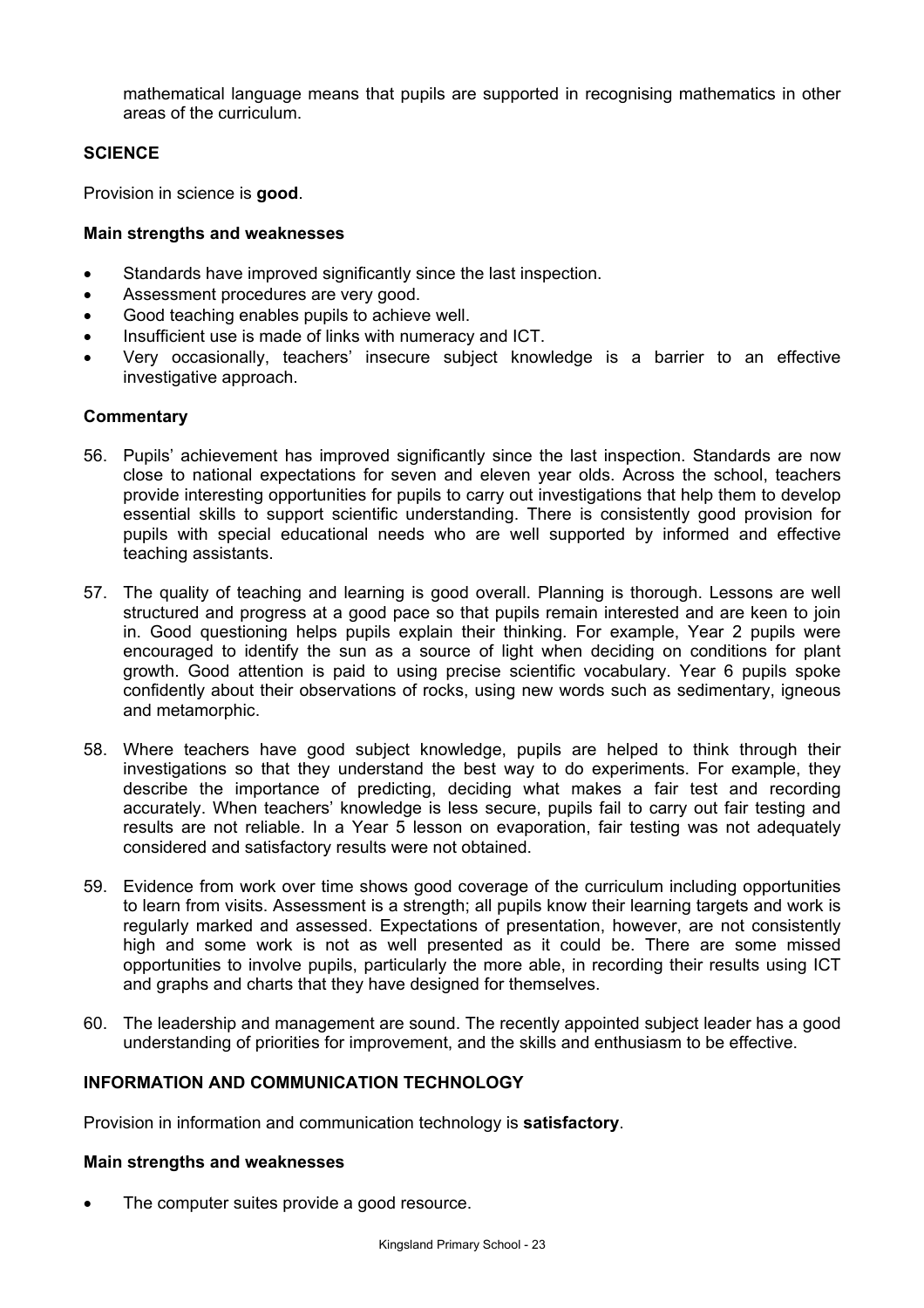• Not all classrooms are organised well enough to enable effective use of interactive whiteboards.

# **Commentary**

- 61. Standards throughout the school are in line with expectations, and pupils achieve well. Pupils observed during the inspection undertook tasks successfully and explained what they were doing. They enjoy their work, concentrate well and make good progress. The new scheme of work, designed with the support of an advanced skills teacher, ensures that skills are developed in line with national expectations. The two computer suites provide a good resource enabling all pupils to be fully involved in lessons.
- 62. Teaching and learning are good overall. Teachers are enthusiastic. They plan and prepare lessons well. Learning is effectively supported by both a technician and teaching assistants. Teachers have sound subject knowledge and are keen to gain further skills, particularly in the use of the interactive whiteboards that the school has recently acquired.
- 63. Leadership and management are satisfactory, but the school is well set to improve further when a new co-ordinator takes up the post at the beginning of the next school year.

### **Information and communication technology across the curriculum**

64. The use of ICT across the curriculum is satisfactory. Some good examples were seen during the inspection, including work in mathematics, English and art and design. Both ICT suites are used for cross-curricular work and developing ICT skills. However, little use of classroom computers was observed and insufficient account has yet been taken of how rooms will need to be organised to make the best use of interactive whiteboards.

### **HUMANITIES**

# **GEOGRAPHY AND HISTORY**

Overall provision in both subjects is **good**.

#### **Main strengths and weaknesses**

- Standards in both subjects have improved since the last inspection.
- Good curriculum provision is enhanced by visits and use of the locality.

#### **Commentary**

- 65. In geography pupils now achieve well, attaining standards in line with those expected of seven and eleven year olds nationally. Good use is made of the local area as a teaching resource. Younger pupils are acquiring early mapping skills and know about some localities other than their own. Older pupils are developing more complex skills in map reading so that they make sound observations and judgements about places they are studying. By Year 6 they are gaining an understanding of the way people adapt to, and have damaged, the environment. Standards are higher than at the last inspection because of the good teaching throughout the school.
- 66. In history pupils also achieve well, attaining the national expectations for their age throughout the school; this is because teaching and learning are good. Teachers have good subject knowledge. They present work in a way that interests and excites the pupils as they handle resources, research information and make judgements about the historical topics they are studying. Standards are higher than at the last inspection.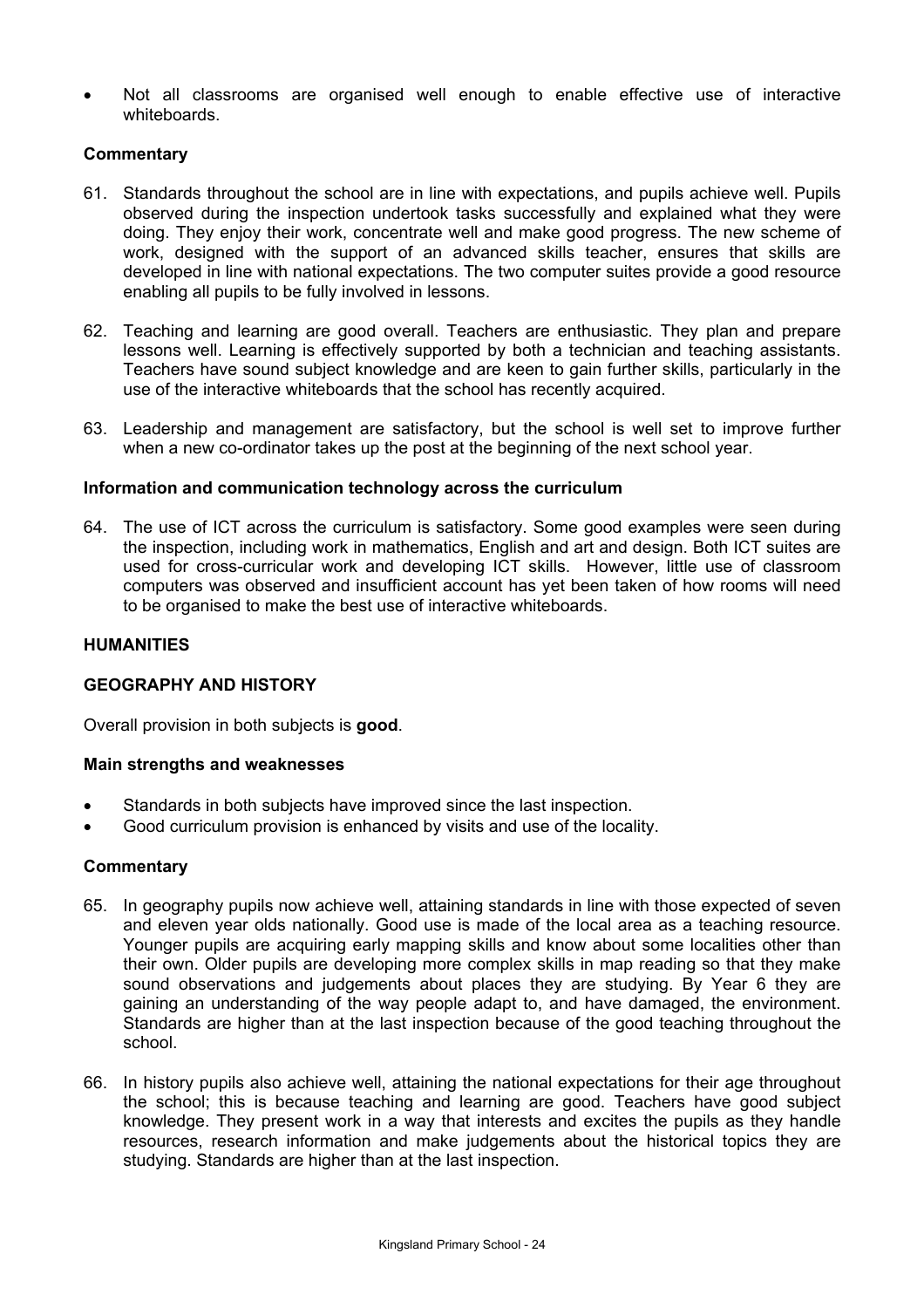- 67. The subject was brought to life for younger pupils who had questioned a visitor about life in their area in the past and gained insights into differences between 'then' and 'now' by dressing up in costumes of the period. Older pupils better understood ideas of change from their study of the Birmingham area and its people by using, for example, photographic evidence and census data to draw comparisons and offer opinions.
- 68. Teachers plan well to ensure the progressive development of skills and knowledge in both subjects and this is complemented by good procedures for assessing pupils' learning. Good attention is also paid to planning activities which contribute to the development of pupils' literacy skills. Both subjects are well led and managed by an able, well-organised co-ordinator. All these factors have contributed to significant improvements since the last inspection.

# **RELIGIOUS EDUCATION**

Provision for religious education is **good**.

# **Main strengths and weaknesses**

- There have been significant improvements since the previous inspection.
- Good teaching leads to good learning, with pupils well engaged by the more creative and integrated approach.

### **Commentary**

- 69. Standards are now in line with the expectations of the locally agreed syllabus, at the end of both Year 2 and Year 6. This is an improvement on the previous inspection and is the result of a more consistent approach throughout the school. The subject has a high profile within curriculum planning and in corridor display and it is well taught.
- 70. Teaching and learning across the school are good. Pupils are gaining a sound knowledge about similarities and differences amongst the six main religions studied. Year 2 pupils showed good understanding of the concept of Christian marriage during a role-play activity that was led by the local vicar. This will lead to comparisons with their learning about a Sikh marriage. In Year 4, pupils very effectively articulated the need for school rules and linked this to the story of Moses receiving the Ten Commandments. By Year 6 pupils know about the lives of significant religious leaders and also about people whose faith has led them to become exceptional. They confidently related what they knew of Gandhi, his life and philosophy, to new learning about Martin Luther King.
- 71. Leadership and management of the subject are good. The co-ordinator has encouraged a more creative approach to planning that allows pupils more opportunities to find out and to discuss. Their understanding is also extended by the effective use of role-play and drama. A very good range of visits and visitors provide direct experiences which enhance learning.

# **CREATIVE, AESTHETIC, PRACTICAL AND PHYSICAL SUBJECTS**

# **ART AND DESIGN**

Provision in art and design is **satisfactory**.

#### **Main strengths and weaknesses**

- Standards remain below national expectations.
- Provision has improved since the last inspection.

# **Commentary**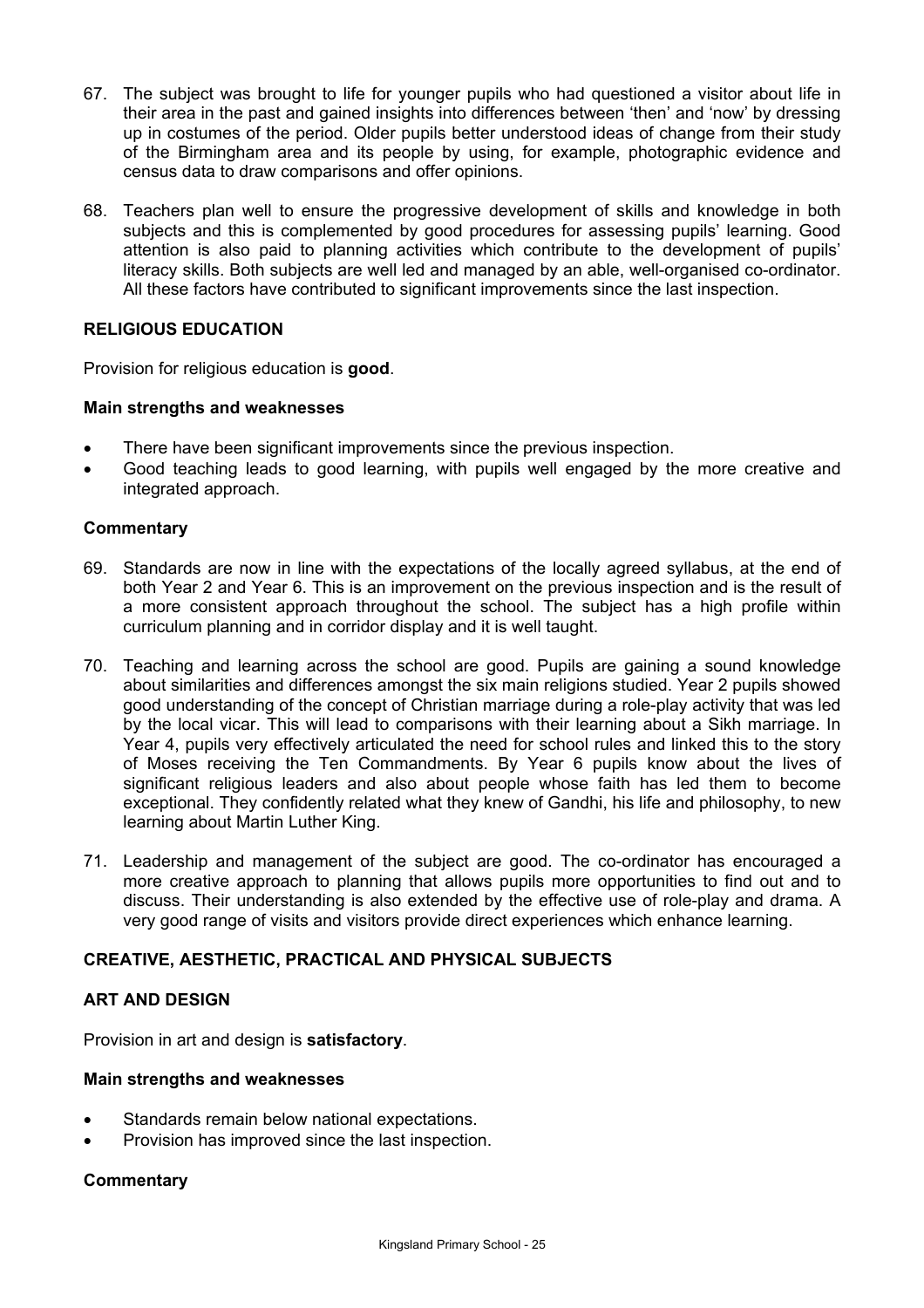- 72. Standards are below national expectations at the end of both key stages. This is because teachers pay insufficient attention to the development of pupils' skills, particularly in drawing and painting. Colour mixing is unsatisfactory. Although learning across the school is satisfactory, the pupils' limited skills affect the quality of most of their work. Display in school does not present examples of excellence, nor does it present art as inspiration. Expectations are too low.
- 73. In the lessons observed, pupils were engrossed and thoroughly enjoying their work. They satisfactorily discussed and appraised what they had achieved, and talked, in simple terms, about some artists whose work they knew.
- 74. Leadership and management are satisfactory. The new, enthusiastic co-ordinator has put in place a clear scheme of work based on national guidelines. She is currently reviewing practice across the school, including the use of resources, and this will provide better opportunity to identify how improvements can be made.

# **DESIGN AND TECHNOLOGY**

Provision in design and technology is **satisfactory**.

### **Commentary**

- 75. Standards have improved since the last inspection and are now in line with those expected for seven and eleven year old pupils. It was not possible to maker overall judgements about teaching and learning during the inspection.
- 76. Curriculum coverage is adequate. Design sheets are provided and all pupils have opportunities to design and make articles. The choice of materials is sometimes restricted, however, and this leads to uniformity in design. Year 1 make models of houses related to work on their local area and pupils in Year 2 make puppets that are neatly stitched. In Years 3 and 4 they satisfactorily plan designs for a purpose, for example making photograph frames for pictures taken on a local visit. There is good evidence to show that the pupils have carefully evaluated their designs. The older pupils adequately construct models of bridges, although they rely heavily on masking tape as a joining mechanism. In all year groups, as yet, there is too little focus on specific skill teaching so that pupils can select the best method for a task.
- 77. The co-ordinator is providing good leadership and management. She has successfully raised the profile of the subject with all staff. Opportunities to monitor teachers' planning and samples of pupils' work have provided her with a good understanding of priorities for improvement. She has the enthusiasm and potential to successfully lead further developments.

#### **MUSIC**

Provision for music is **satisfactory**.

#### **Main strengths and weaknesses**

- A lack of special expertise means that standards remain below national expectations.
- Visiting musicians enrich the curriculum and enhance pupils' cultural development.

## **Commentary**

78. Standards remain below expectations in spite of improvements to provision since the previous inspection. The scheme of work is now planned and implemented consistently and resource provision has been extended, with chests of instruments available to every class. This has brought about improvements in teaching and learning which are now satisfactory. There is good evidence of pupils beginning to achieve well. However, the lack of specialist expertise in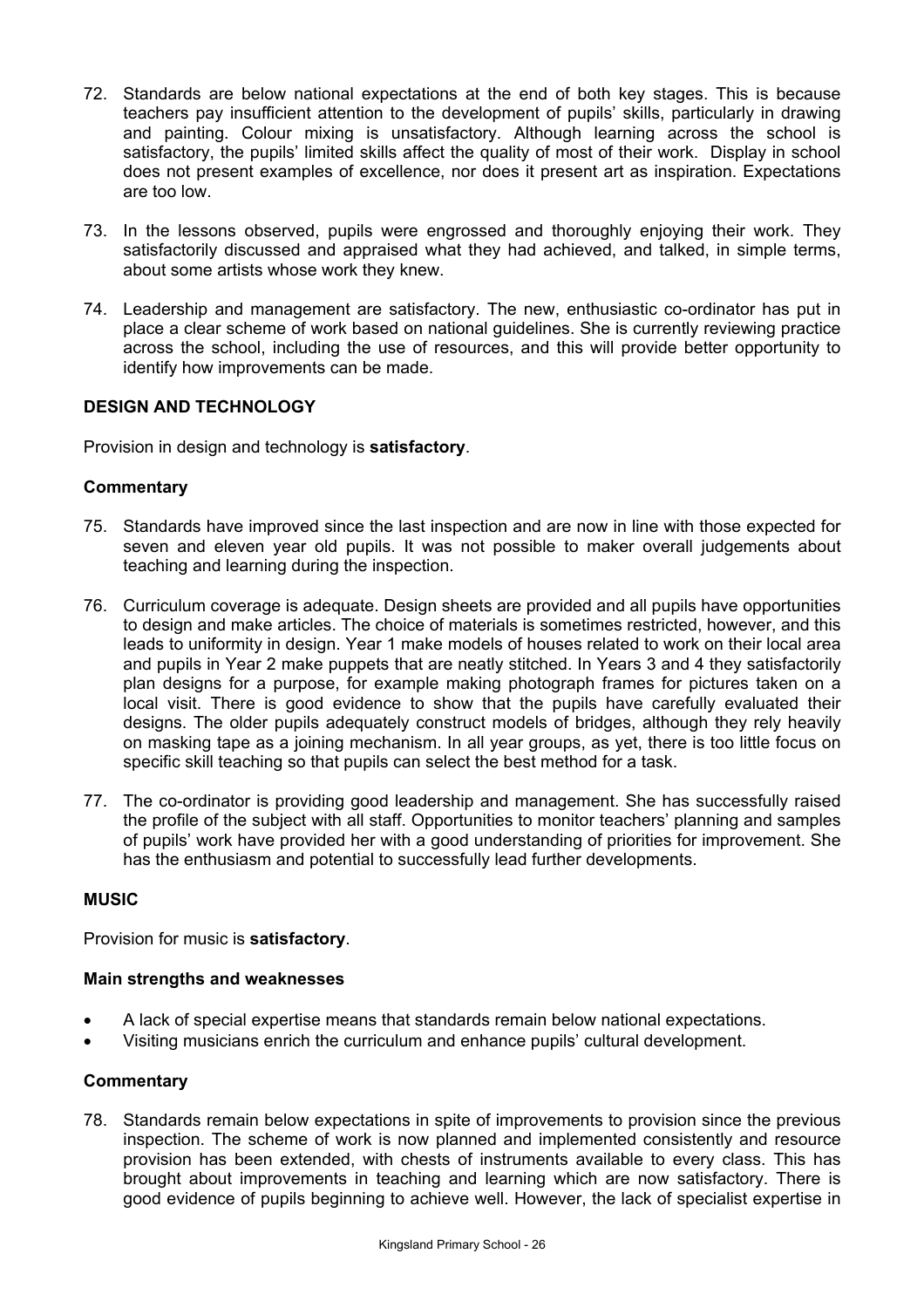the subject, over time, has resulted in limited progression in composing, in responding to a range of music and in performing. The range of visiting musicians has been extended and has a strong multi-cultural element. This has a significant impact on pupils' enjoyment of the subject and on their motivation to learn.

79. Leadership and management are satisfactory. The temporary co-ordinator is strongly committed to improving the quality of music throughout the school. She brings an enthusiasm and energy that the majority of pupils find irresistible. During the week of the inspection this resulted in Year 6 pupils singing tunefully in three parts, keeping accurate pulse and rhythm, by beating on their desks, and then adding a dance to the same rhythm. All pupils enjoyed the lesson and achieved satisfactorily, including one or two initially self-conscious and disaffected boys.

# **PHYSICAL EDUCATION**

Overall provision is **satisfactory**.

### **Main strengths and weaknesses**

- Teachers plan and assess well.
- Good use is made of other professionals to enrich the curriculum.

### **Commentary**

- 80. Overall, pupils achieve satisfactorily. Their skills at age seven and eleven are similar to those found nationally. All pupils are well aware of the routines and expectations for exercising safely and of the reasons for warming up and cooling down before and after activities. They enjoy their lessons and make progress improving their skills in movement, balance, co-ordination and control. Standards achieved are similar to those reported in the last inspection.
- 81. Teaching and learning are satisfactory. Teachers' planning shows good curriculum coverage across the school. The subject is enriched by extra-curricular involvement with other professionals giving additional support for a range of sports; these include golf, cricket and trampolining, where the school has won national awards. In lessons observed most pupils behaved well, listened carefully to instructions and were keen to improve their performance, for example when passing and receiving balls in Years 1 and 5. During the inspection older pupils took part in a sporting event with local schools. More pupils have been given the opportunity to learn to swim.
- 82. The subject is well led and managed by an enthusiastic co-ordinator. Work is progressing to achieve the Healthy School accreditation. Special outdoor playground marking has made a good contribution to focused activities and good behaviour at play times.

# **PERSONAL, SOCIAL AND HEALTH EDUCATION AND CITIZENSHIP**

- 83. Provision for pupils' personal, social and health education and citizenship education is **good**. The subject is well taught, both through planned lessons and through links with other subjects. Pupils learn to discuss issues and listen to each other's point of view. During a lesson on discrimination Year 3 pupils tried hard to explain their ideas and feelings.
- 84. The school is rightly proud of its involvement in the Healthy Schools project which is effectively implemented. Developments such as the outdoor playground marking are having a positive affect on playtime behaviour. The school's focus on pupils becoming good citizens is enhanced by the work of the school council.